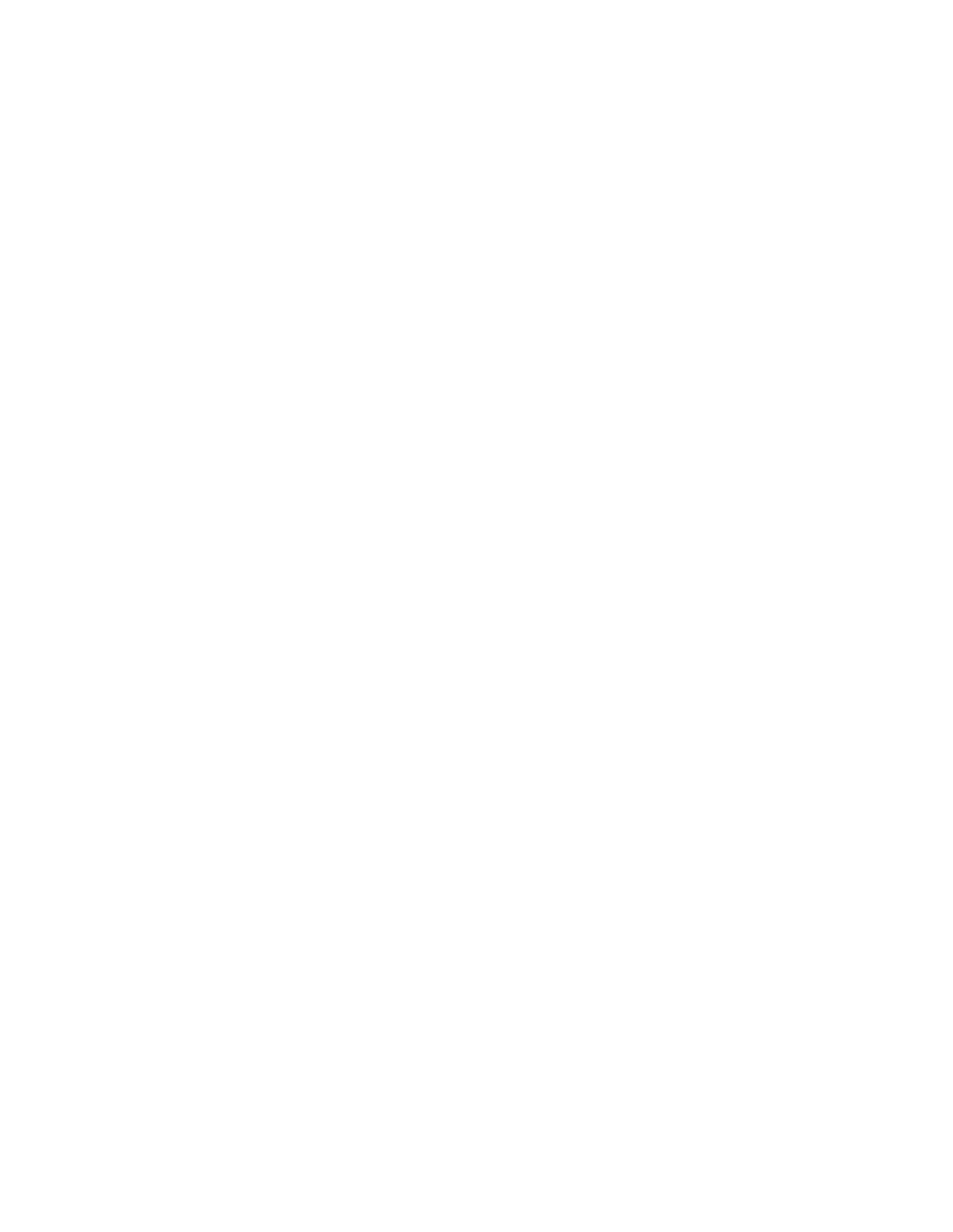## **Contents**

| THE ECONOMIC IMPACT OF MICHIGAN'S RECESSION ON SCHOOL FINANCE 4 |  |
|-----------------------------------------------------------------|--|
|                                                                 |  |
|                                                                 |  |
|                                                                 |  |
| <b>MOMENTUM GROWING FOR A STATE MANDATE FOR CONSOLIDATION</b>   |  |
|                                                                 |  |
|                                                                 |  |
|                                                                 |  |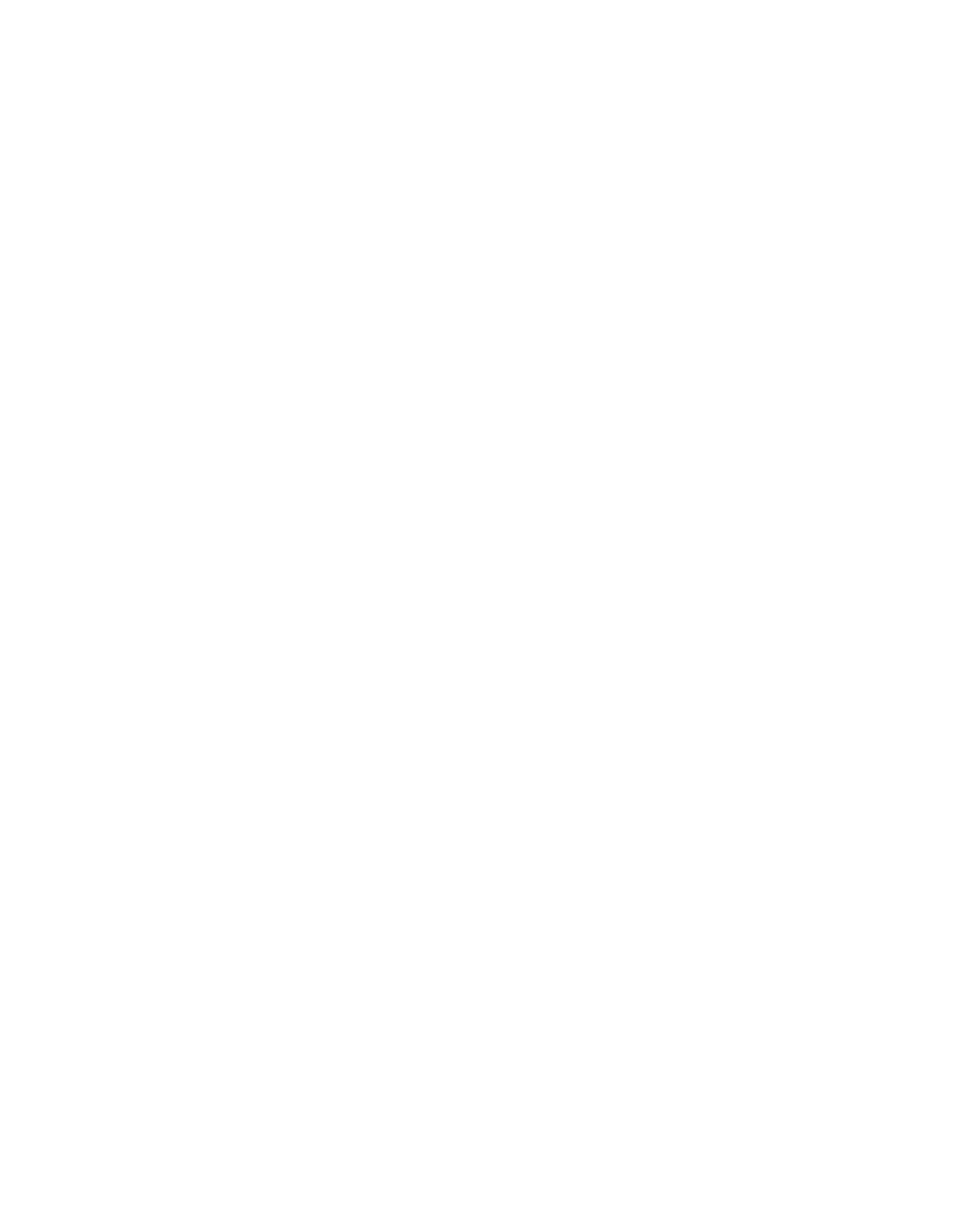## <span id="page-4-0"></span>**EXECUTIVE SUMMARY**

In late 2009, representatives from the Ingham Intermediate School District (ISD) and Public Sector Consultants met to discuss the economic, financial, and political factors in Michigan that are escalating the debate on the consolidation of local school district services. The issues discussed include the history of consolidation efforts among school districts within the Ingham ISD and potential ways to ascertain the opinions of local school leaders, services that are best candidates for consolidation and joint efforts, the forms that consolidation could take, and the best method for proceeding with consolidation.

The issue of consolidation is paramount for Michigan's school districts. Reductions in the state School Aid Fund, shrinking enrollments, and spending pressures (such as increasing retirement costs) have converged to dramatically reduce revenue for most districts. These factors have already caused service consolidation efforts to accelerate at the local and ISD levels around the state, but statewide calls from action groups, legislators, and the governor suggest that a state mandate requiring consolidation of services is far more imminent than at any time in the past.

Consolidation of services is not a new concept for Ingham ISD or its locals. The ISD has provided special education transportation and professional development services to all its constituent districts for several decades and, in recent years, districts have partnered to share food service directors and bus maintenance. Based on available research and interviews with area superintendents, it appears that these efforts have resulted in costsavings while maintaining quality and accounting for uniqueness within local districts. As financial and political pressures mount, however, local school leaders have the opportunity to see further service consolidation as a way of avoiding additional cuts to the core mission of educating students.

Consolidation of services is not a panacea for solving the school finance challenges that Michigan faces. Nevertheless, it does offer potential for real savings. For example, a 10 percent savings in the total cost of all non-instructional services provided by the 12 school districts within the Ingham ISD would amount to a savings of \$217 per pupil. However, local superintendents identified three critical issues that must be addressed if more service consolidation is to be achieved: maintaining the quality of service; regular communication between the district and the service provider to ensure that local priorities are recognized; and documenting that the consolidation has been cost-effective. Any specific consolidation initiatives must consider these issues over the long term.

Leaders of local schools within the Ingham ISD have a number of options as they contemplate how to proceed on service consolidation. They can continue the current incremental approach, wait for a state mandate, or decide to accelerate service consolidation efforts locally. We recommend the third option: accelerating local efforts. Although they will continue to achieve some success, current efforts at consolidation will be insufficient to realize the savings that are possible and necessary if severe cuts are to be avoided elsewhere in schools. A state mandate—such as that outlined in the governor's proposed 2010–2011 budget—would have little regard for the quality of services, local control, or specific local concerns and issues.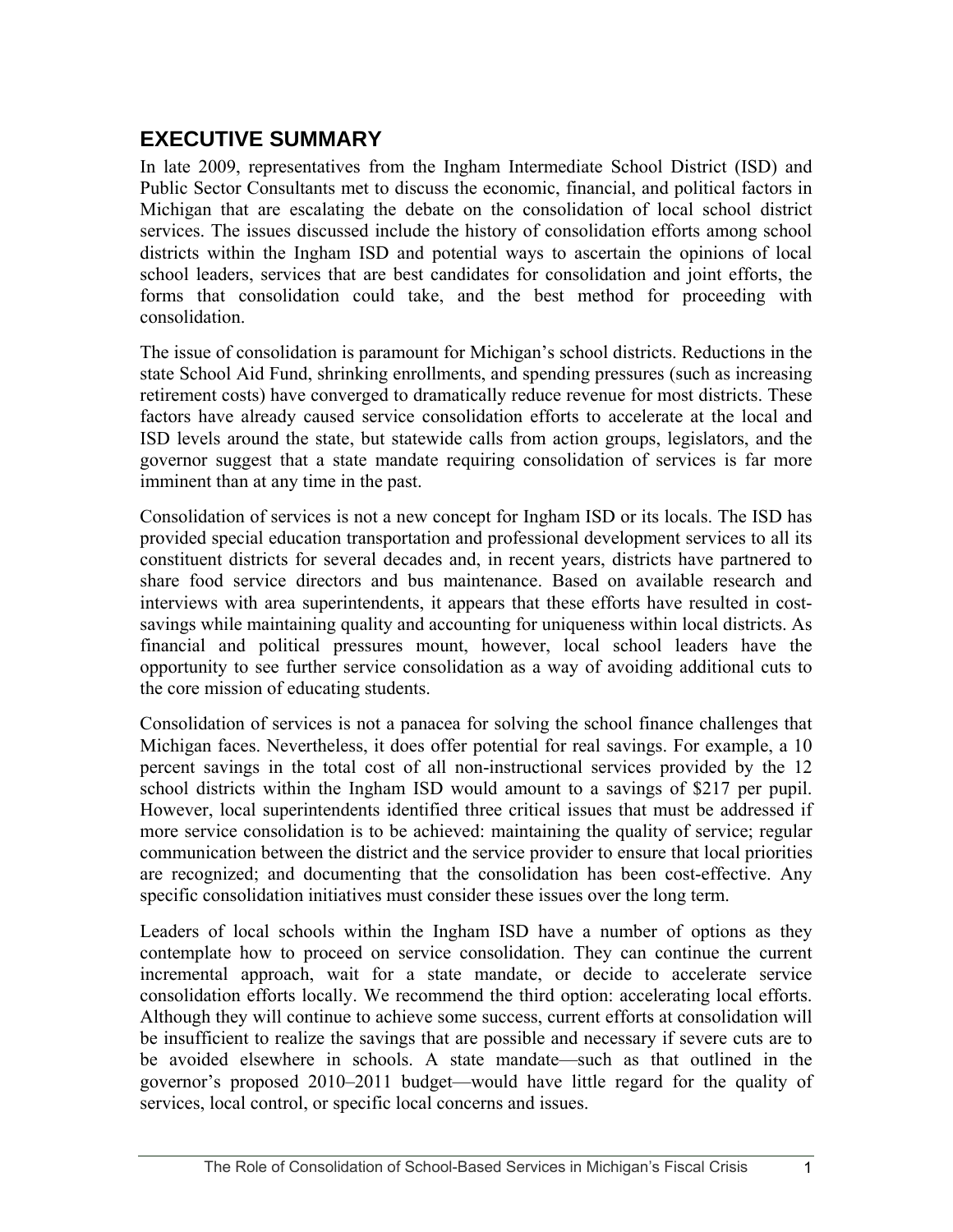<span id="page-5-0"></span>The decision to accelerate service consolidation efforts cannot be accomplished, however, without the active involvement and leadership of local school board members working together with their superintendents. Together, they must become very proactive on this issue, not just within their own communities but also working with other school leaders across district lines.

## **UNDERSTANDING MICHIGAN'S ECONOMY**

#### *Michigan's Economic Contraction*

Michigan's school finances are directly tied to the state's economy, which has been declining over the last decade (see Exhibit 1). Since the state's employment peak in June 2000, Michigan has lost approximately 850,000 jobs (17.9 percent).



Of the 850,000 jobs lost, nearly 500,000 have been manufacturing jobs—roughly half of the jobs in Michigan's manufacturing sector.<sup>[1](#page-5-1)</sup> The auto industry shed three out of four jobs, dropping from 346,100 jobs in 2000 to an estimated 77,500 in 2010. Even as the

Big 3 domestic automakers return to profitability, future job gains in Michigan's manufacturing sector are likely to be modest due to advances in technology and an increasingly competitive global workforce. $<sup>2</sup>$  $<sup>2</sup>$  $<sup>2</sup>$ </sup>

http://www.michigan.gov/documents/treasury/AdminTreasHandout\_307302\_7.pdf.

<span id="page-5-1"></span><sup>&</sup>lt;sup>1</sup> Michigan Department of Treasury, Office of Revenue and Tax Analysis, *Michigan Economic and Revenue Outlook, FY 2009–10 and FY 2010–11* (Lansing, Mich.: Michigan Department of Treasury, January 11, 2010). [Online, accessed 3/15/10.] Available:

<span id="page-5-2"></span><sup>&</sup>lt;sup>2</sup>Charles L. Ballard, *Michigan's Economic Future* (East Lansing, Mich.: Michigan State University Press, 2006), 8.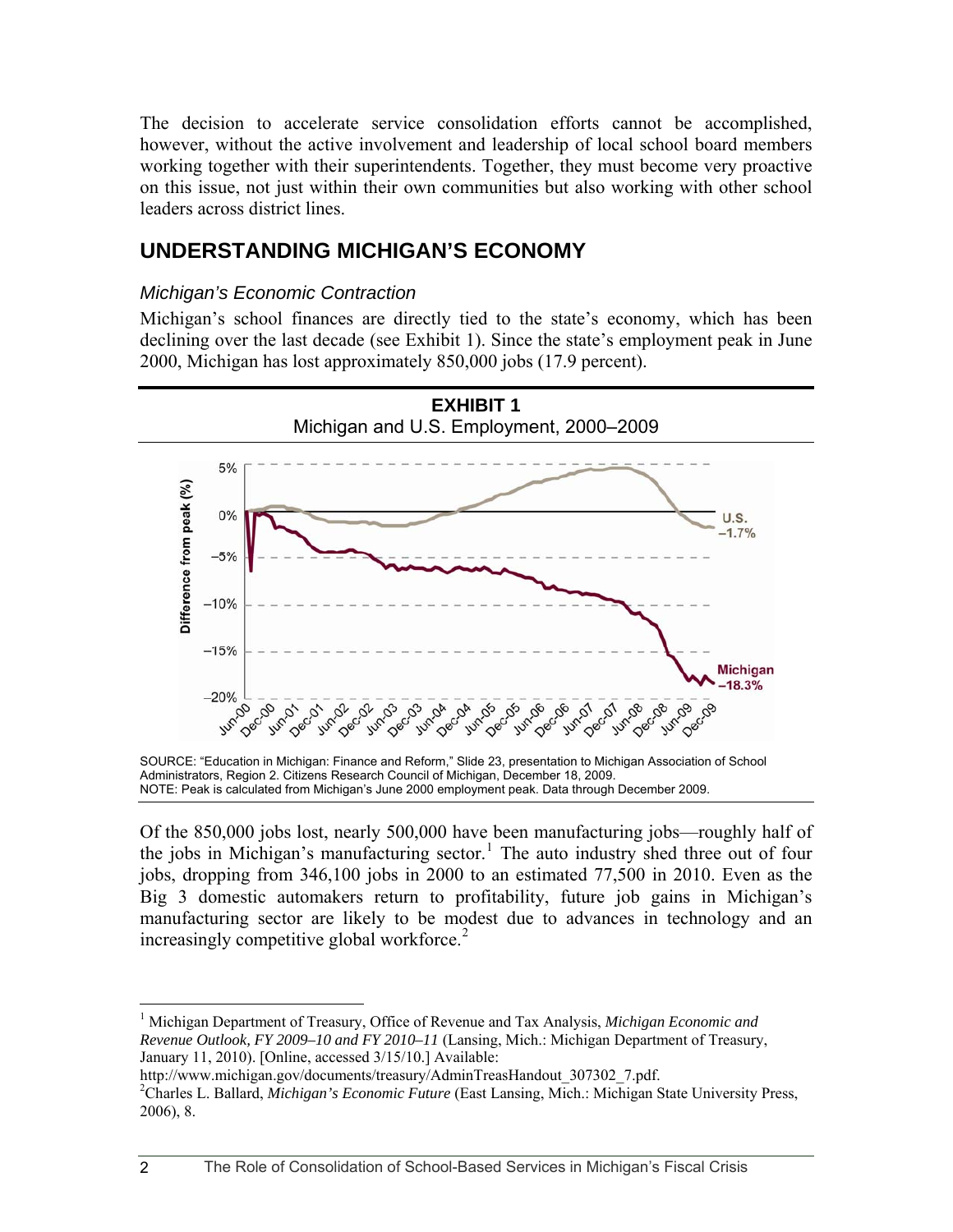Michigan and its major urban cores continue to experience extraordinarily high unemployment levels (see Exhibit 2). Many economists, including those attending the state's revenue estimating conference in January 2010, predict that Michigan's unemployment level will remain around 15 percent through the 2011 calendar year.<sup>[3](#page-6-0)</sup> While the employment picture in Ingham County is slightly better, it has remained well above the national unemployment average since mid-2003.



SOURCE: Bureau of Labor Statistics, Local Area Unemployment Statistics: http://www.bls.gov/lau/home.htm (data as of December 2009, information gathered March 10, 2010). NOTE: MSA = Metropolitan Statistical Area.

The consistent job losses over time have impacted Michigan's overall wealth. Once above average, Michigan's personal income has fallen to 87 percent of the national average (see Exhibit 3). This drop in wealth levels is often cited as a roadblock to increasing taxes and fees to support or extend the current level of public services.

The decline in income levels has also affected expendable income, which in turn has reduced sales tax revenues. Sales tax is the primary revenue source for Michigan school operations.

<span id="page-6-0"></span><sup>3</sup> Michigan House Fiscal Agency*, Michigan Consensus Revenue Agreement*, Executive Summary (Lansing, Mich.: Michigan House Fiscal Agency, January 11, 2010).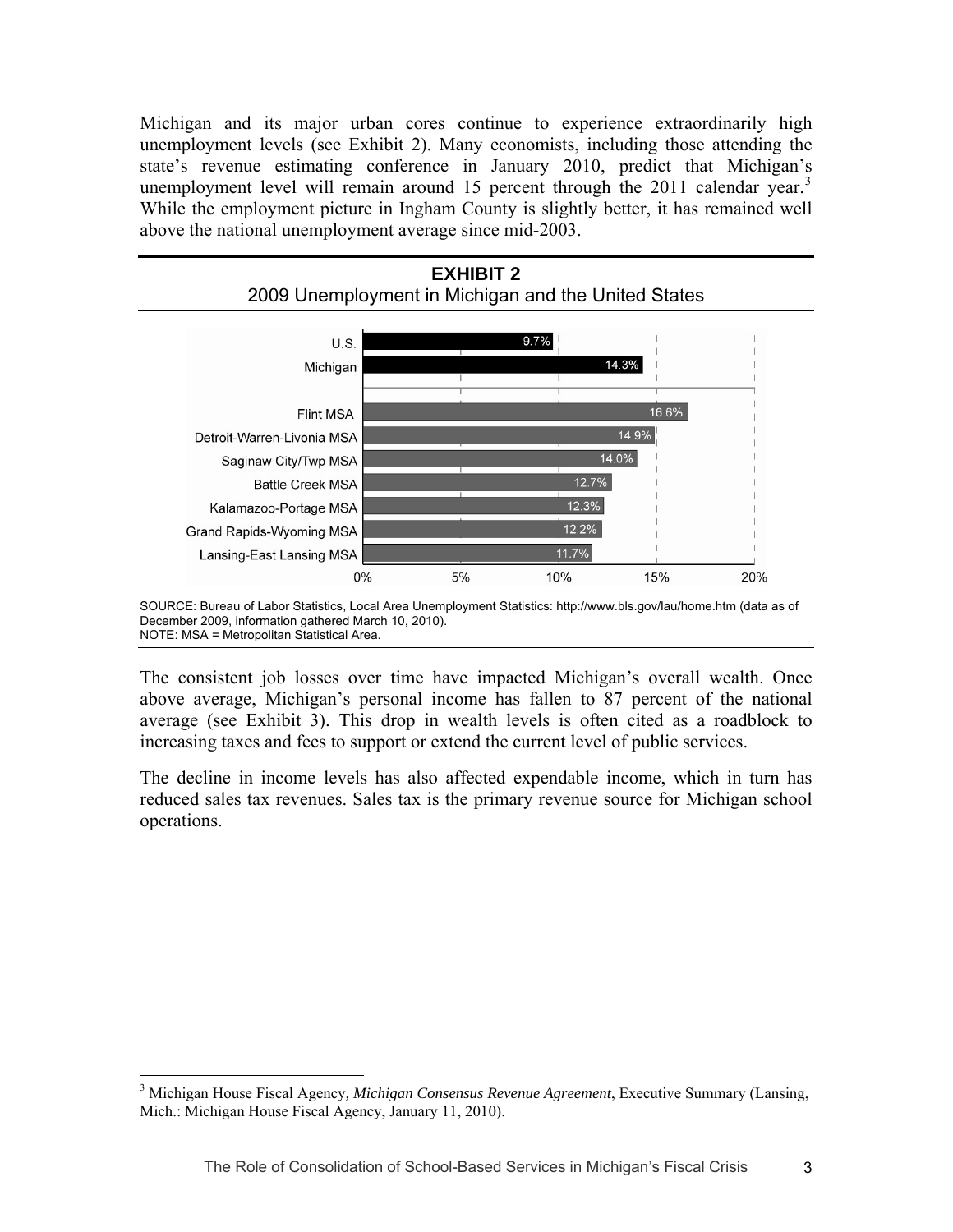<span id="page-7-0"></span>

SOURCE: "Education in Michigan: Finance and Reform," Slide 23, presentation to Michigan Association of School Administrators, Region 2. Citizens Research Council of Michigan, December 18, 2009. CRC calculations from Bureau of Economic Analysis data. March 24, 2009, personal income release for years prior to 1969; October 16th release for years after 1969.

### **THE ECONOMIC IMPACT OF MICHIGAN'S RECESSION ON SCHOOL FINANCE**

#### *Background of Michigan School Finance: Proposal A*

The sustained, statewide economic decline is directly linked to the financial challenges being felt by local school districts across the state.

Proposal A (approved by voters on March 15, 1994) created Michigan's current school finance system. Prior to Proposal A, local property taxes provided the majority of school funding, creating vast disparities in dollars available for schools due to widely varying property values and millage rates across the state. It also created high property taxes. Before the adoption of Proposal A, property taxes in Michigan were 33 percent higher than the national average and only three states relied more heavily on local property taxes as a source of funding for  $K-12$  schools.<sup>[4](#page-7-1)</sup> As frustration rose, an increasing number of school millage requests were being defeated.

While Proposal A made numerous changes to school funding and administration, two of the key changes were:

1. Creation of the Foundation Allowance: essentially a minimum per student allowance for each local district, designed to lower—but not eliminate—the spending gap between low- and high-spending school districts. The current minimum foundation allowance is effectively \$7,151 when including the \$165 per pupil cut in 2009–10.

<span id="page-7-1"></span><sup>4</sup> Michigan Department of Treasury, Office of Revenue and Tax Analysis, *School Finance Reform in Michigan Proposal A: Retrospective* (Lansing, Mich.: December 2002).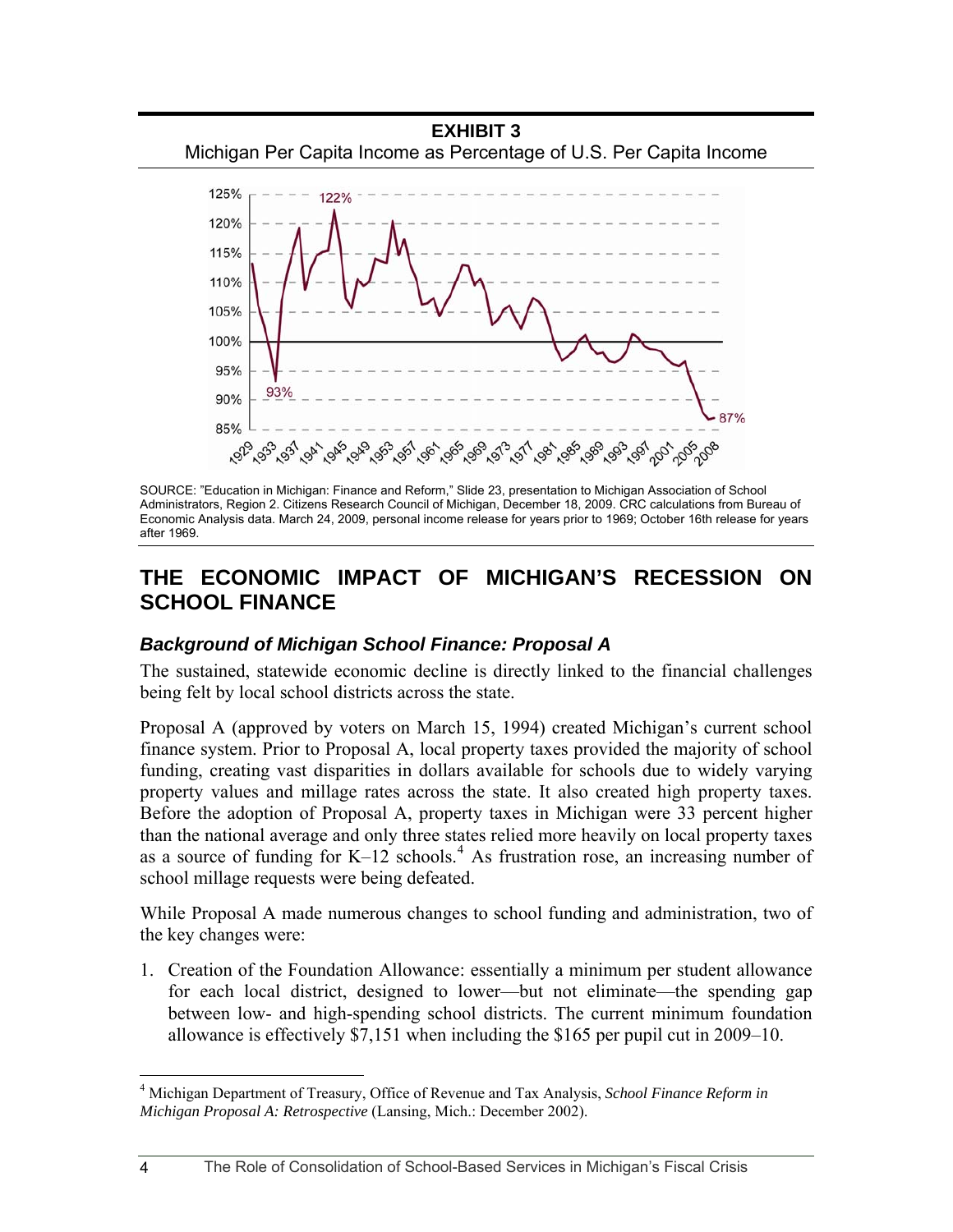<span id="page-8-0"></span>2. Creation and funding of the School Aid Fund (SAF): a dedicated pool of money to fund the foundation allowance and other K–12 education programs—from a variety of revenue sources including sales, income, business, and property taxes. The SAF accounts for approximately 6[5](#page-8-1) cents of every dollar spent on education in Michigan.<sup>5</sup>

Essentially, the passage of Proposal A made funding of local schools a state responsibility rather than a local responsibility.

#### *School Aid Fund Remains under Pressure*

As the state's unemployment rate has escalated, personal income has declined, and property values have dropped, it is no surprise that government revenues have suffered. As mentioned above, the SAF in particular is largely dependent on economically driven revenues and, as a result, is inevitably linked to the state's economic health (see Exhibit 4).





After a decline of 5.1 percent in SAF revenues in FY 2008–09, followed by a 4.2 percent decline in the current year (FY 2009–10), SAF revenues have been reduced to nearly the same levels as FY 2004–05. $6$  Even with the infusion of over \$1 billion total in federal stimulus funds as part of the American Recovery and Reinvestment Act (ARRA) over the past two years, the decline and stagnation of key revenues in the SAF resulted in a \$165 per pupil cut in state aid to every local district in FY 2009–10. For two of the districts, the per pupil reduction was greater due to a unique classification.<sup>[7](#page-8-3)</sup>

<span id="page-8-1"></span><sup>5</sup> *.*Michigan House Fiscal Agency, *Background Briefing on School Aid* (Lansing, Mich.: House Fiscal Agency, January 2010).

<span id="page-8-2"></span> $6$  Ibid.

<span id="page-8-3"></span><sup>7</sup> Michigan House Fiscal Agency, *Proration of School Funding* (Lansing, Mich.: House Fiscal Agency, October 28, 2009).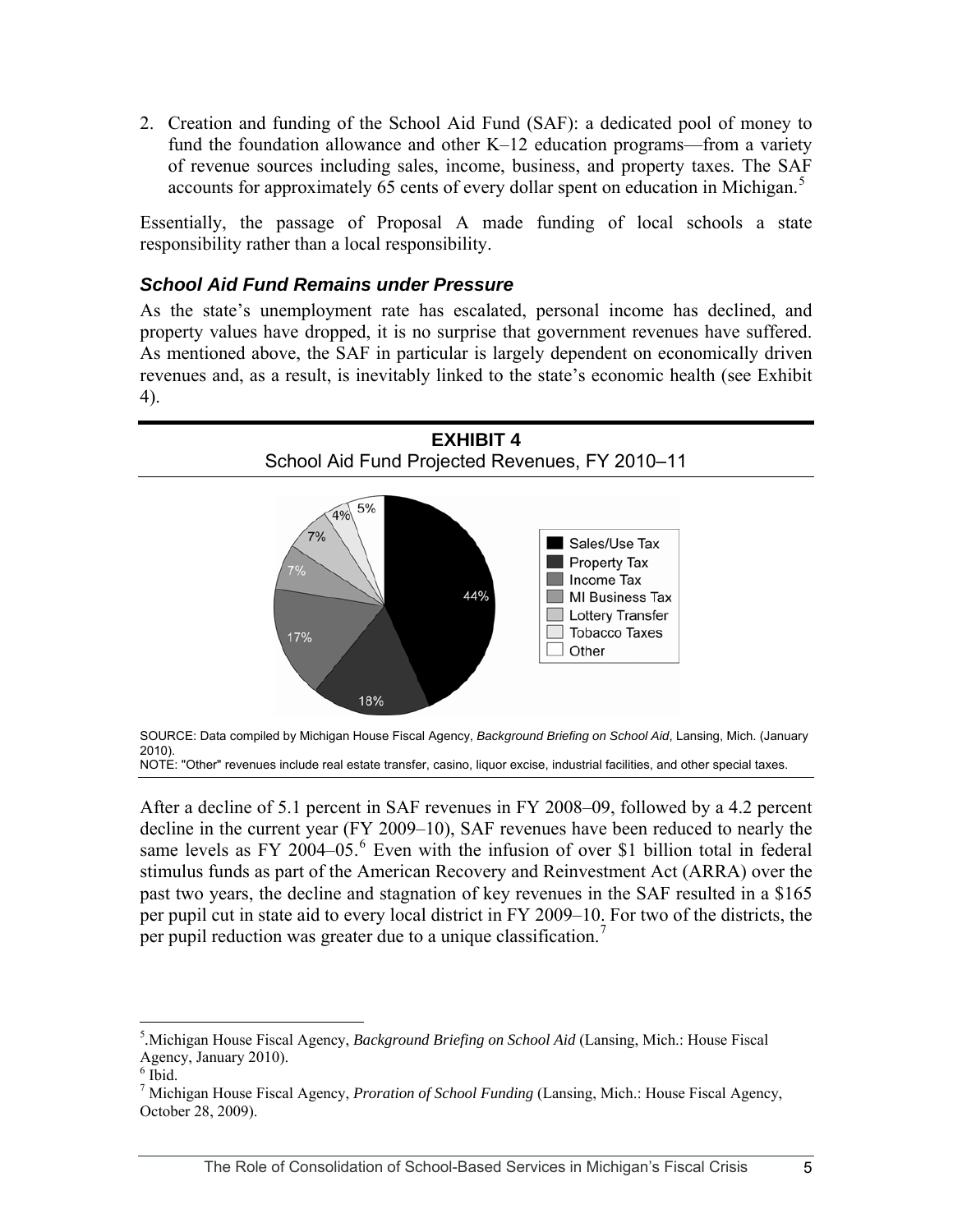<span id="page-9-0"></span>Current projections indicate that SAF revenues will remain essentially flat in FY 2010– 11.<sup>[8](#page-9-0)</sup> Meanwhile, only \$185.5 million in ARRA funds remains.<sup>[9](#page-9-0)</sup> Therefore, the overall shortfall between today's operating needs and available revenue is approximately \$425 million. While budget negotiations are ongoing in the state legislature, it has been estimated that this shortfall will result in a per pupil foundation allowance cut of approximately \$255.

#### *Declining Enrollment*

Further impacting local school finance is the continued decline in the number of students across the state (see Exhibit 5). Since the foundation allowance is allocated on a per pupil basis, the districts that experience declining enrollment will, as a consequence, lose revenues. Job losses, coupled with the state's aging population, contribute to the state's declining enrollment. Statewide enrollment is projected to continue declining at a pace of 1.5 percent annually.



SOURCE: Data collected from "Pupil Membership History, FY 1994-95 to FY 2010-11 (est.)," Michigan Senate Fiscal Agency

Ingham County has experienced declining school enrollment at a pace similar to that in the rest of the state. While two local districts have experienced modest enrollment increases over the past two years, the remaining ten districts have experienced enrollment declines ranging from 0 percent to 4 percent annually. In a few cases, the combination of reduced state aid and dramatic enrollment decline will result in a reduction in revenues equal or greater than \$500 per pupil. Together, the combination of foundation allowance cuts and declining enrollment could result in a reduction of state aid totaling upwards of \$15 million across the constituent districts.

 $\frac{8}{9}$  Michigan House Fiscal Agency, Consensus Revenue Agreement.

 $9$  Ibid.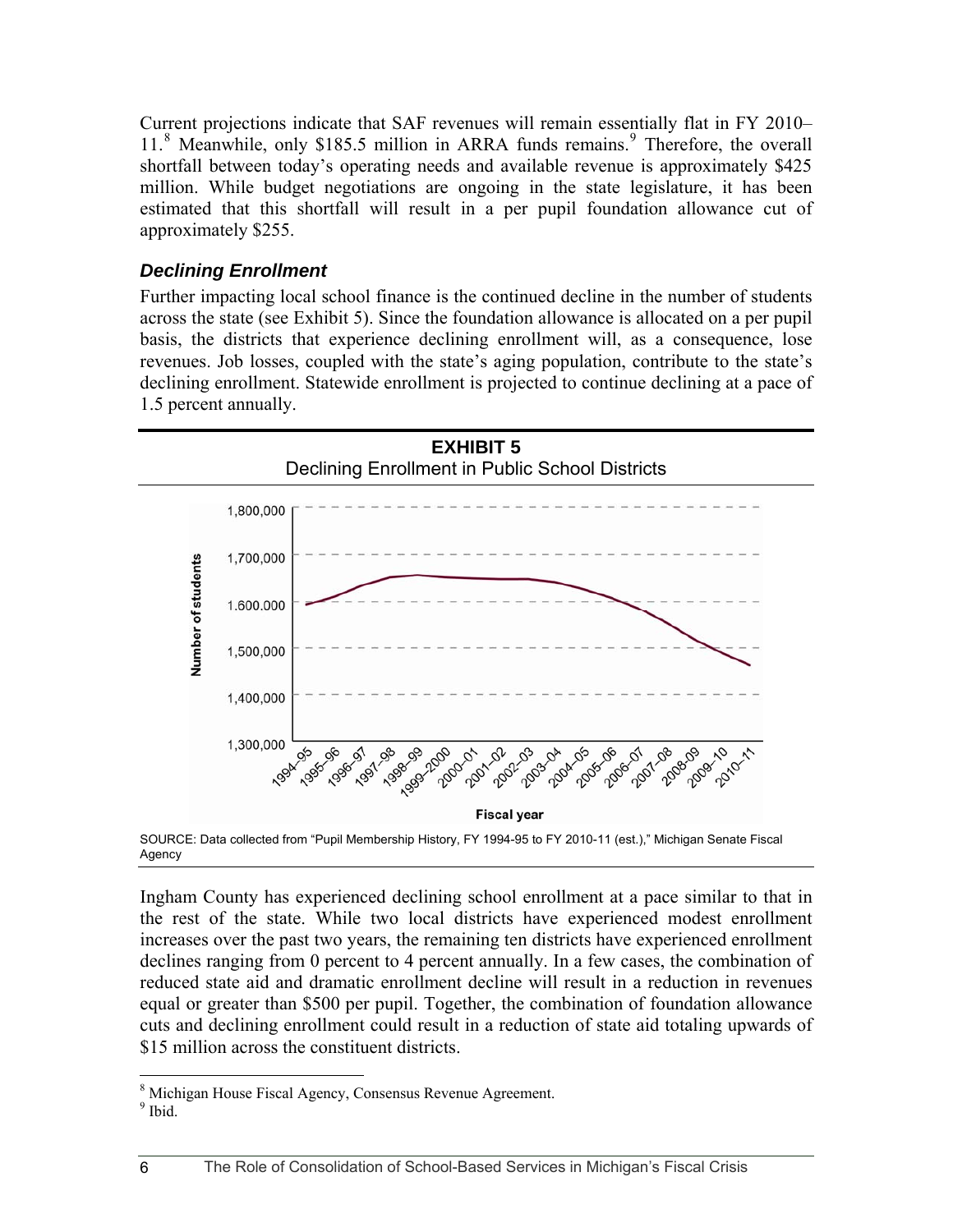#### <span id="page-10-0"></span>*Rising Retiree Benefit Contribution*

Over the past several years, the cost of educating the state's 1.6 million students has grown at an estimated  $4.7$  percent each school year.<sup>[10](#page-10-0)</sup> Among the drivers of escalating education costs are school employee retirement benefits (see Exhibit 6). During the 2009–10 fiscal year, every district in the state contributed 16.94 percent of school employee payroll to long-term benefits, with 10.13 percent directed to pensions and 6.81 percent toward retiree health care costs. The rapidly rising cost of health care, coupled with pressures on the state's pension system from the 2008 collapse of financial markets, could drive the total cost to as much as 27 percent of payroll within the next ten years. In the near term, the state is projecting increasing the required school district contribution from 16.94 percent to 19.41 percent of district payroll in 2010–11, amounting to roughly a 15 percent expense increase.<sup>[11](#page-10-0)</sup> This increase in retiree benefits is money that will come directly out of local school budgets in the coming year and into the future, adding additional pressure on top of declining revenues and enrollment.





SOURCE: Data provided by the Citizen's Research Council of Michigan, March 15, 2010. \*Actual combined health and pension rate contributed by districts to MPSERS.

 $\overline{a}$ 

According to FY 2007–08 financial data collected by the state, Ingham ISD constituent districts spent a combined \$259.1 million on salaries and wages, and made an additional \$43.9 million in contributions to the employee retirement system. Assuming that the 15 percent increase in retirement contributions occurs, an additional \$6.4 million will be contributed to the Michigan Public School Employees Retirement System (MPSERS) in FY 2010–11 across the constituent districts. This amounts to an increase of \$114–\$167 per student depending on the district.

<sup>&</sup>lt;sup>10</sup> Citizens Research Council of Michigan, "Education in Michigan: Finance and Reform," presentation to Michigan Association of School Administrators, Region 2 (December 18, 2009).

 $<sup>11</sup>$  Michigan Office of the Budget, Fiscal Year 2011 Executive Budget, "School Aid Budget Bill" (February</sup> 12, 2010), 218. [Online, accessed, 3/15/10.] Available: http://www.michigan.gov/budget.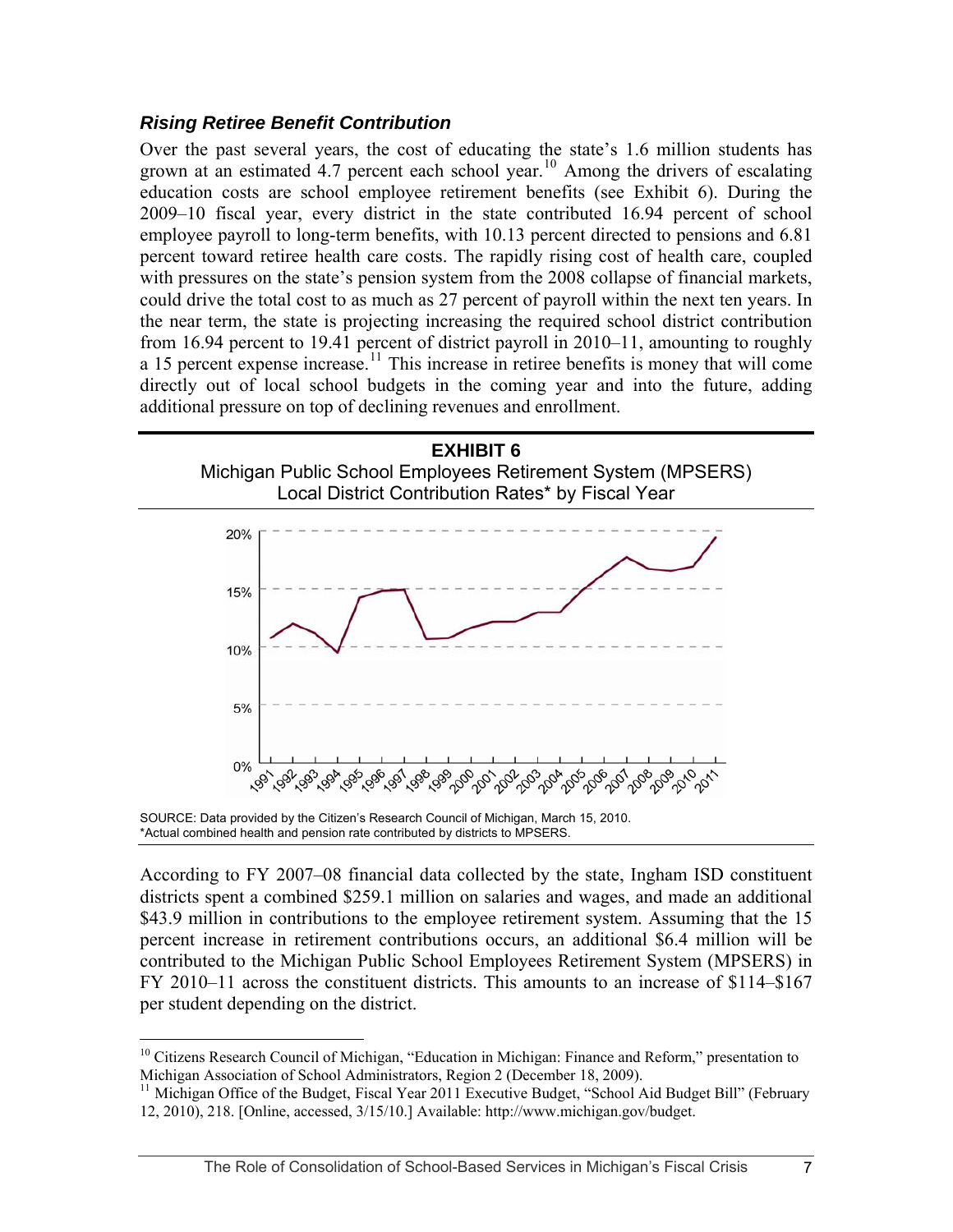#### <span id="page-11-0"></span>*The Perfect Storm*

When all the challenges are added together, constituent districts face a perfect storm of budget pressures. Obviously, many unknowns remain—including the work of the governor and the state legislature to offset declines in the SAF with new revenue. All else being equal, however, it appears that the discussion will start with reductions to the SAF of about \$255 per pupil in FY 2010–11. For districts that continue to experience rapid enrollment declines, the total reduction will be much higher, and added to that will be the increase in the mandated contribution to the employee retirement system. For detailed revenue reports, see Appendix A.

Clearly, no single solution will solve the funding crisis that Ingham ISD and its constituent districts face. Actions at the state level will be necessary to bend the cost curve of future retiree benefit contributions; the revenue structure of the SAF must be reviewed; and inevitably, the realities of declining enrollment in most districts will force tough decisions about school closings and staff reductions. In the short-term, however, consolidation of services gives local school districts the opportunity to seek efficiencies in their service provision that can offset cuts that directly impact the quality of education.

## **CONSOLIDATION OF SERVICES COULD PROVIDE RELIEF**

#### *Searching for Savings: An Overview of School District Spending*

School districts report expenses in four categories: instructional costs, instructional support costs, non-instructional costs, and other (see Exhibit 7). These four categories capture all general fund spending by each district, from classroom services to central administration (see Appendix B for a detailed description of the spending categories). Together, the constituent districts of Ingham ISD spent a total of \$340.2 million on instructional and instructional support functions, and \$92.9 million on non-instructional functions during FY 2007–08. The proportion of instruction versus non-instructional spending differs from district to district.

While constituent districts direct a large proportion of funds to classroom and instructional programs, approximately 20.8 percent of funds were spent on noninstructional activities in FY 2007–08. Non-instructional costs include district-level administration, business operations, operations (facilities) maintenance, transportation, and other district-level support. The "outside the classroom" nature of these noninstructional functions that districts perform makes them the best candidates for consolidation with other districts or through the ISD.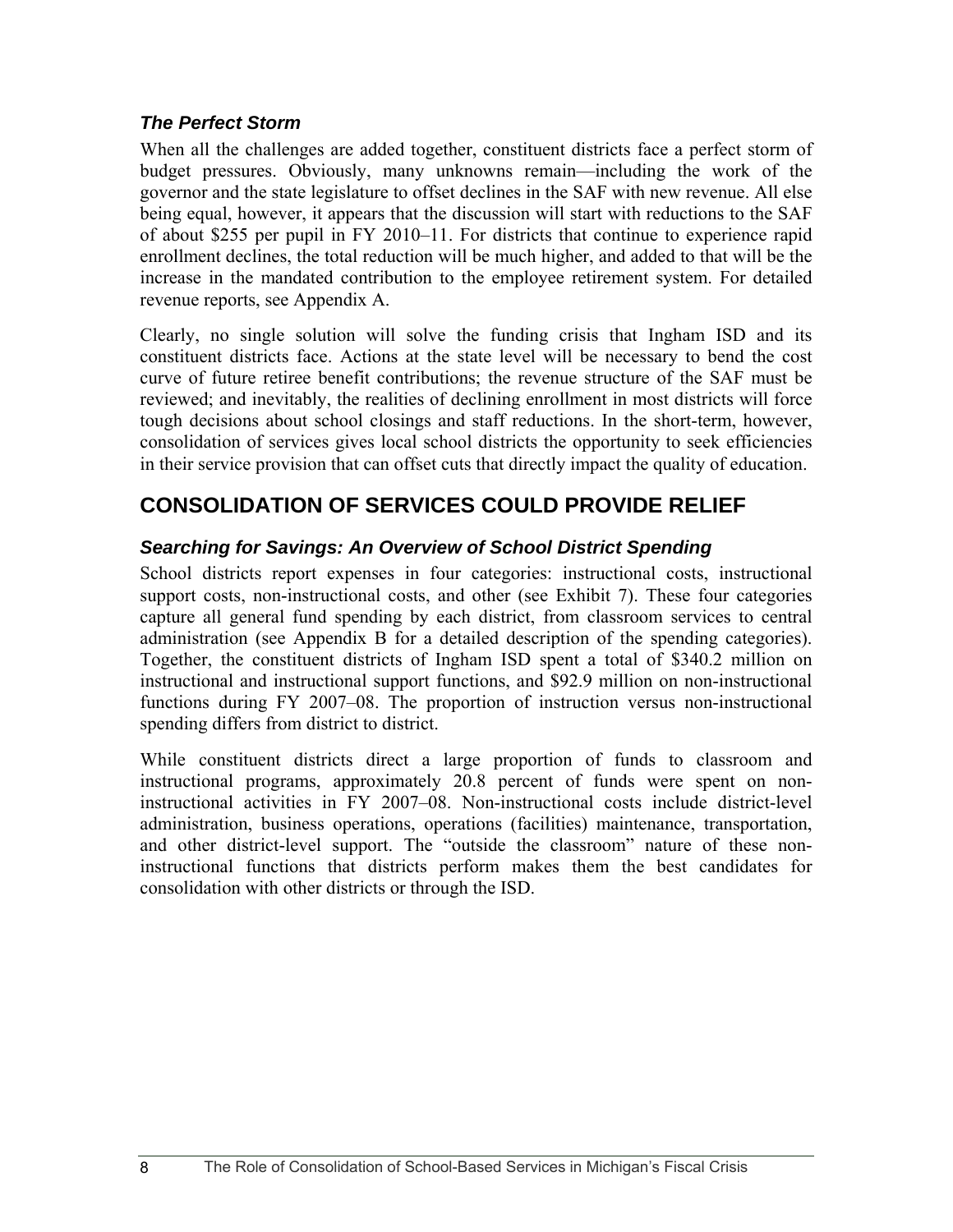<span id="page-12-0"></span>**EXHIBIT 7**  Breakdown of School Expenditures and Potential Non-instructional Savings, FY 2007–08\*



Total instruction/instruction support ........ \$340,223,106 

| <b>Per pupil cost</b>      |                   | Savings in non-instructional expenditures |       |            |
|----------------------------|-------------------|-------------------------------------------|-------|------------|
| Total instruction <b>T</b> | Non-instructional | 5%                                        | 10%   | <b>15%</b> |
| \$7.968                    | \$2.175           | \$109                                     | \$217 | \$326      |

SOURCE: Michigan Department of Education, Center for Educational Performance and Information (CEPI), Pupil Enrollment, Financial Data, 2007–08 financial data. Data collected on March 10, 2010. \*Most recent data available.

The savings realized by consolidating non-instructional functions varies by service, but even achieving a minimal savings of 5 percent could save \$109 per pupil. Implementing a more aggressive consolidation plan (aiming for savings of 10–15 percent) could yield savings large enough to address the entire FY 2010–11 budget gap.

#### *Ingham ISD's Current Role in Consolidated Services*

 $\overline{a}$ 

Intermediate school districts, sometimes referred to as regional education service agencies, pool resources and provide services regionally that produce cost-effective, high-quality results.<sup>[12](#page-12-0)</sup> Traditionally, special education services and professional development services are provided, or consolidated, through ISDs.

For years, Ingham ISD has provided a variety of services to its constituent districts as well as to districts in other counties. The most familiar of these services is special education transportation services, which Ingham ISD has managed since 1985. The ISD also manages, facilitates, or currently provides business, finance, and various human

<sup>&</sup>lt;sup>12</sup> Michigan Department of Education, *Michigan Intermediate Schools Districts and the Consolidation of Services, Report on PA 63 of 2007* (Lansing, Mich.: May 19, 2008). [Online, accessed, 3/15/10.] Available: http://www.michigan.gov/documents/mde/PA63LegislativeReport\_236231\_7.pdf*.*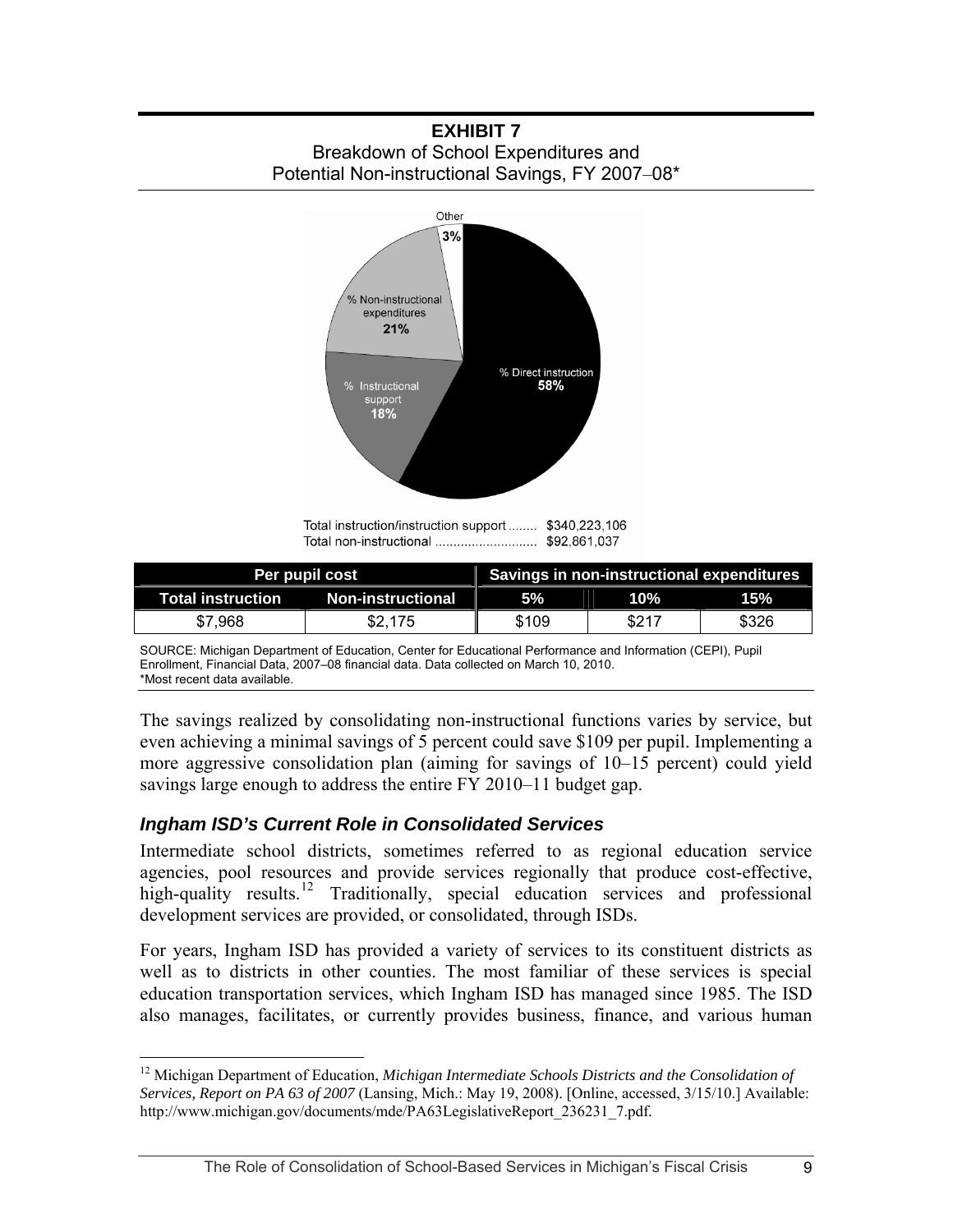<span id="page-13-0"></span>resource services; career and technical education services; media and technology services; school development expertise; and special education programs and support services.

Finally, in a continued effort to explore areas of cost savings and efficiency, Ingham ISD (in conjunction with its constituent districts) has identified and studied non-instructional services for further consolidation. Specifically, these services are:

- General education transportation
- Facilities/custodial
- Business and human resource services
- **Technology**
- Food service
- Instructional support services including professional development

#### *Constituent Views Regarding Consolidation of Services*

During February 2010, PSC conducted individual phone interviews with the superintendents of each of the ISD's 12 constituent districts. The conversations focused on general thoughts about consolidating services, what services should be considered the best candidates for consolidation, the challenges and issues related to consolidation of services, and who should participate in and lead discussions to move forward.

All the superintendents believe the fiscal situation has made consolidation of services a necessity. In many cases, superintendents have actively engaged local school board members in conversations about the issue. Although the degree of receptiveness varies (with concerns about local identity, quality, and unique district issues often expressed), local board members are well aware of the fiscal constraints under which they operate. In order to maximize economies of scale, most superintendents expressed a preference to have all 12 districts participate in the consolidation effort; however, superintendents acknowledged the challenge of finding common services for all districts, and did not want full participation to slow individual efforts to consolidate services that are tailored for specific local circumstances.

The superintendents think that the ISD has been an effective facilitator of the conversation regarding consolidation of services. And among the districts that currently participate in consolidated services through the ISD or with one another, there is agreement that cost-savings have been realized and the quality of services has not been sacrificed. Going forward, superintendents identified three critical issues that must be addressed in consolidation of service discussions:

- **Maintain quality of the service:** Will the quality of the service provided be equal to that of the current in-house service? Are there opportunities, through consolidation, to enhance services even beyond what local districts can currently offer?
- **Strong collaboration, including regular communication, between the district and the service provider:** Can local control be maintained at some level? How much input does the local district have on the design and delivery of the service?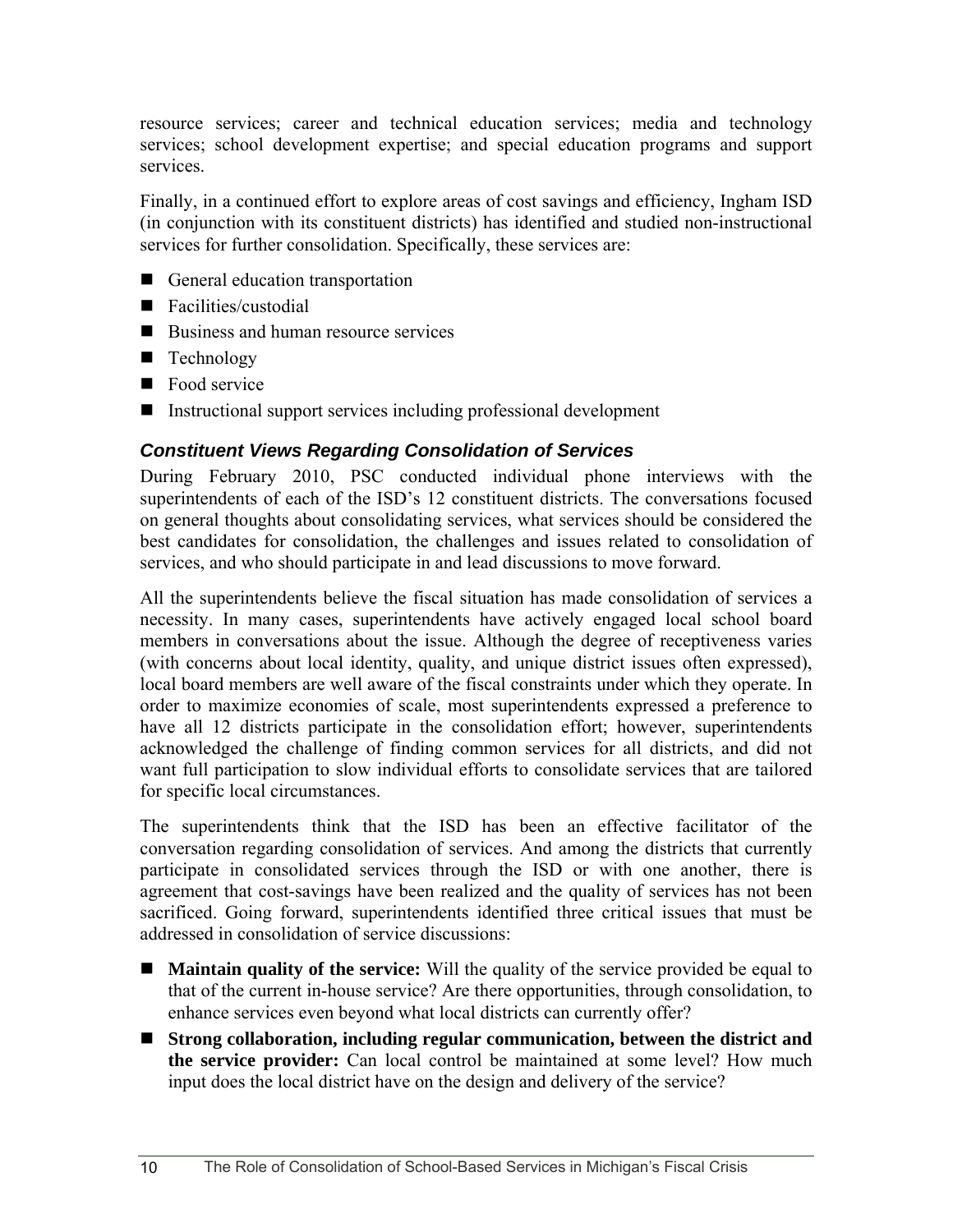<span id="page-14-0"></span>■ **Cost-effectiveness:** Does consolidation of services allow local districts to redirect money to the classroom?

The superintendents also emphasized that any specific consolidation initiatives must consider these issues over the long term.

Finally, the superintendents believe that the current financial climate and forecast, combined with the last several years of budget cutting, have accelerated discussions locally about consolidation of services. After several years of taking short-term approaches to fiscal challenges, there is recognition among superintendents and board members that consolidation efforts could be part of a more stable financial solution for the long term.

The superintendents also recognize that momentum is building around a mandate for service consolidation at the state level. Although there is a strong preference from local school leaders to avoid a mandate from the state, they recognize that this might be unavoidable.

### **MOMENTUM GROWING FOR A STATE MANDATE FOR CONSOLIDATION OF SERVICES**

Michigan's decade-long economic decline has had significant impacts on all entities that rely on public funding to deliver services. Declining state revenue, long-term structural deficits, and the political stalemate over tax increases and spending cuts have, among other things, focused increasing attention on whether public services at all levels can be delivered more efficiently.

K–12 education has not been exempt from this scrutiny. Consolidation of services offered by local school districts—particularly non-instructional services such as general education transportation, business and legal services, technology support, nutritional services, professional development, and others—is now under active consideration by policymakers at the state and local levels.

State funding cuts alone have caused local school districts to explore consolidation of services during the past few years. It is important to recognize, however, that momentum is also building on several fronts that could result in a state mandate of some sort. Several developments are noteworthy:

1. State-level conversations about consolidating services were formalized with the passage of PA 63 in September of 2007. PA 63, which was part of the final agreement leading to the enactment of the state's 2007–2008 budget, required each intermediate school district to conduct a study on the consolidation of certain non-instructional services and report efforts to the state. The primary purpose of the study was to identify opportunities for their local constituent school districts to share services, with a focus on non-instructional services. By March 2008, all of Michigan's ISDs had reported survey results back to the state, including specific challenges or barriers to consolidating individual services. The amount of consolidation of services and the intensity of efforts, varied across ISDs according to the report.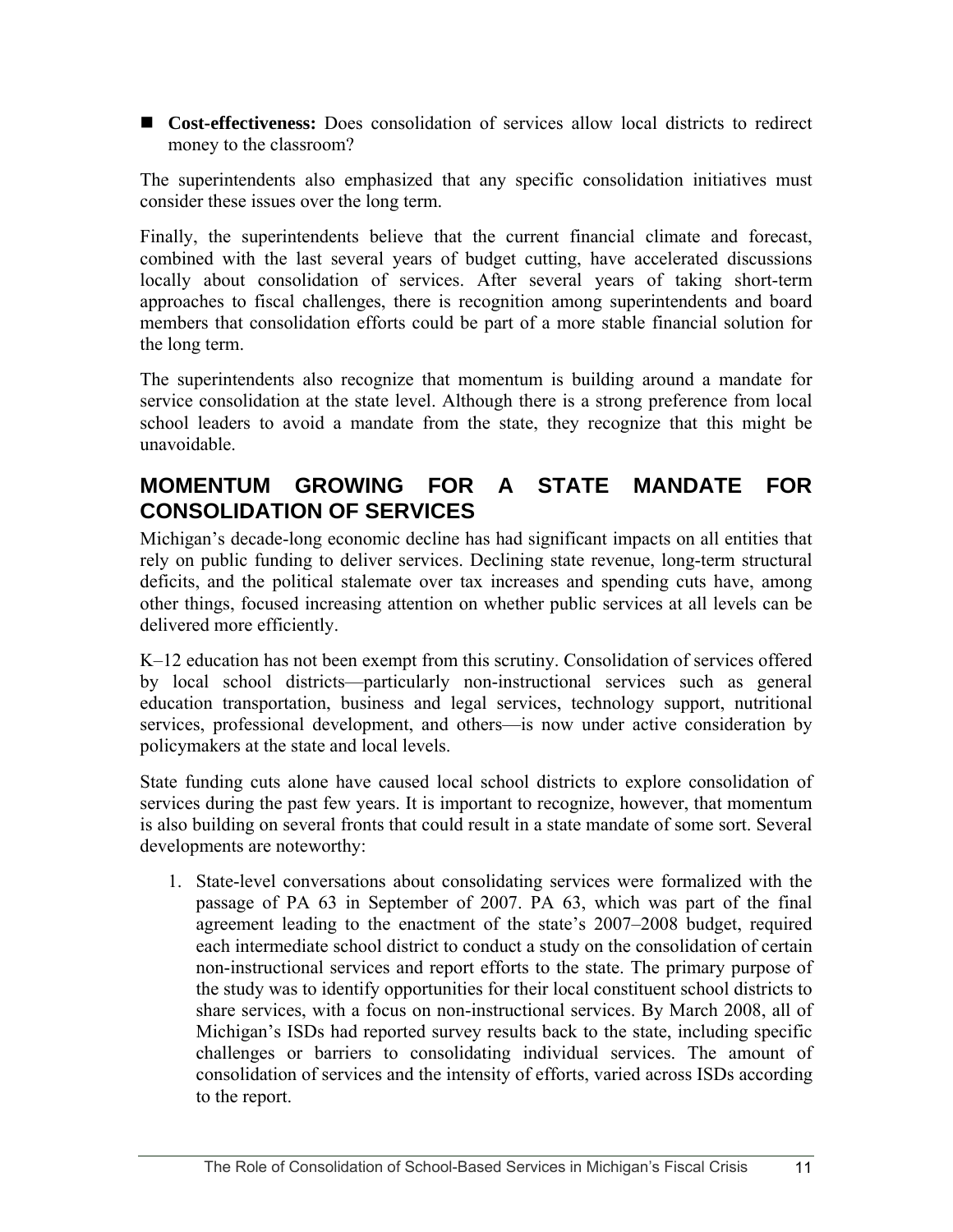<span id="page-15-0"></span>2. PA 96, also enacted in the fall of 2007 as part of the state budget agreement, created a Legislative Commission on Government Efficiency. The commission, whose statutory charge was to provide an objective analysis of Michigan's government operations and offer recommendations to reduce government expenditures, consisted primarily of individuals from the private sector. The final report, issued on November 18, 2009, recommended greater consolidation of noninstructional services beyond the current level through the use of monetary incentives to ISDs

The commission also suggested that further cost reductions at the school district level could be achieved by granting the state superintendent the authority to consolidate school districts or ISDs if a savings of at least 5 percent could be demonstrated. According to the commission, the report was intended to provide the state a "roadmap" toward long-term fiscal stability, with an emphasis on efficiency and effectiveness of state services.<sup>[13](#page-15-0)</sup>

- 3. Business Leaders for Michigan (BLM), a private organization comprised of over 70 influential Michigan business leaders, has recently called for greater consolidation of services among local school districts in the *Michigan Turnaround Plan*, which is its blueprint for transforming Michigan's economy and creating good jobs. This plan not only recommends that the state encourage and enable local school district service sharing, but actually calls upon the state to reduce per pupil state funding for districts that fail to share services. The *Michigan Turnaround Plan* continues to receive widespread publicity around the state. $^{14}$  $^{14}$  $^{14}$
- 4. Save Our Schools (SOS), a coalition of associations that represent schools and school officials statewide, recently formed to advocate for restructuring state and K–12 revenues to provide budget stability for Michigan's schools. SOS has also called for more consolidation of services, specifically calling upon school leaders to "share services and purchasing" and to "explore new methods of delivering educational programs and services." The Michigan Association of School Boards, the Michigan Association of School Business Officials, and the Michigan Association of School Administrators are all members of the SOS coalition.<sup>[15](#page-15-0)</sup>
- 5. In the most deliberate attempt yet to spur education delivery efficiency, the governor's 2010–11 budget (released in January 2010) requires the implementation of school service consolidation plans in the 2011–12 school year. The budget proposal requires that the following services be examined: purchasing, payroll, financial accounting, facilities maintenance, pupil transportation and bus maintenance, human resources, technology (including

<sup>1</sup> <sup>13</sup> Legislative Commission on Government Efficiency, *Charting a Way Forward*, A Path to Fiscal Stability *for the State of Michigan* (Lansing, Mich.: Legislative Commission on Government Efficiency, November 2009). [Online, accessed, 3/15/10.] Available: http://council.legislature.mi.gov/lcge.html .

<sup>&</sup>lt;sup>14</sup> Business Leaders for Michigan, *Michigan Turnaround Plan, A Five-Step Plan to Transform Michigan's Economy & Create Good Jobs* (September 2009). [Online, accessed, 3/15/10.] Available: http://www. businessleadersformichigan.com.

<sup>&</sup>lt;sup>15</sup> Save Our Schools Michigan, "What School Leaders Must Do." [Online, accessed, 3/15/10.] Available: http://www.sosmichigan.com.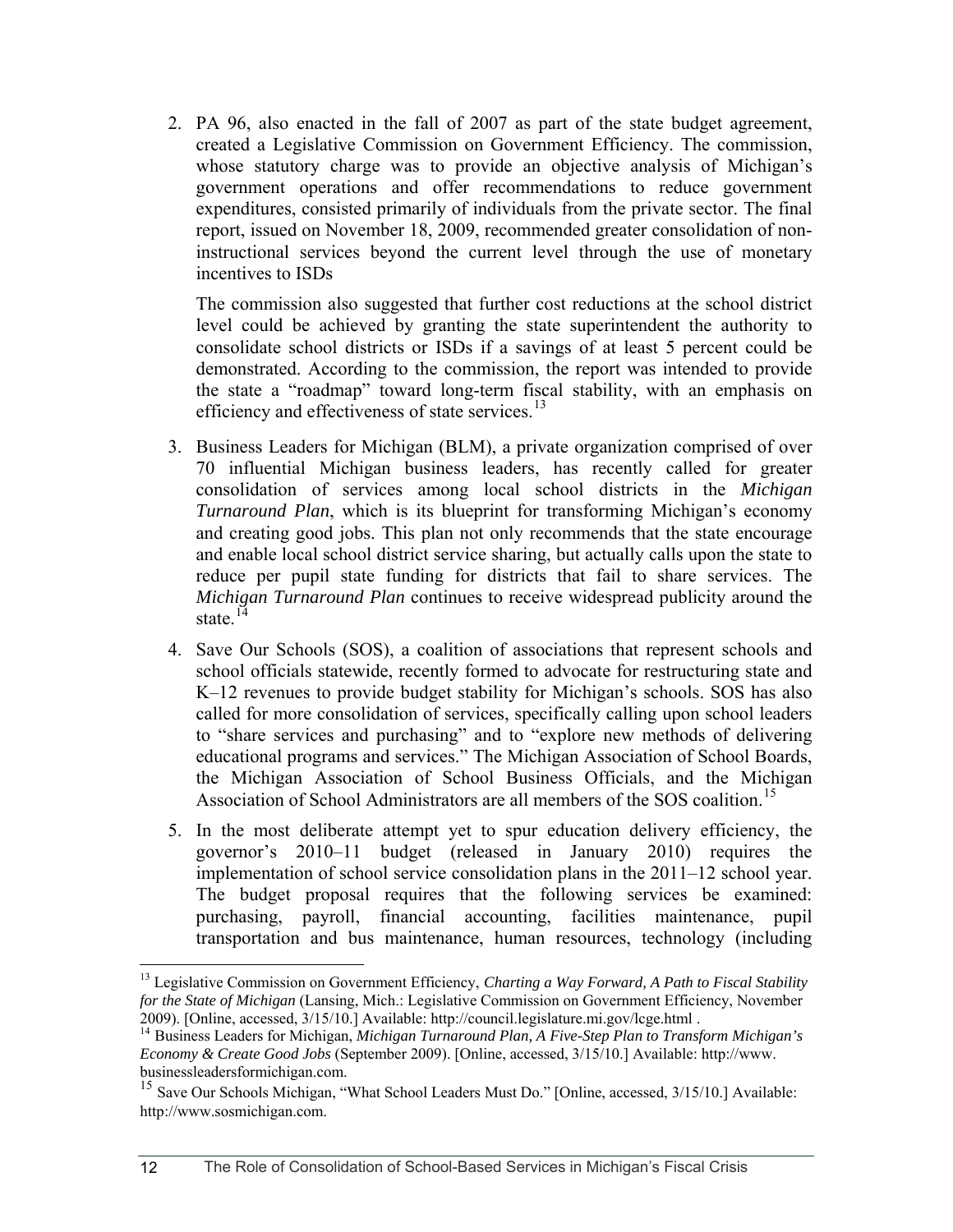<span id="page-16-0"></span>student information service systems), and food services. ISDs and local school districts will each be required to calculate the per pupil cost of each of the mentioned services, and the most cost-effective delivery method must be implemented by the start of the 2011–12 academic year. Districts that do not enter into service-sharing agreements that are considered the most cost-effective will forfeit state aid, as will ISDs if they do not provide the most cost-effective services $16$ 

These are just a few examples of the growing advocacy for greater cost reductions and efficiencies in local schools. The Shared Public Services Initiative Plan, a working group of state public service and business leaders overseen by the Governor's Office, is highlighting the need to consolidate school administrative services; Senate Republicans recently published a 2010 legislative agenda that includes a call to require competitive bids for all K–12 non-instructional services; a recent national study conducted by Deloitte Research claims that \$9 billion could be saved by local school districts if noninstructional operations were shared; and the State Superintendent of Public Instruction himself has repeatedly advocated for more aggressive efforts on this matter.

The developments outlined above point to a growing belief, whether accurate or not, that local school districts are not moving quickly enough on service consolidation.

## **CONCLUSION: THREE POTENTIAL PATHS TO ACTION**

Declining revenue, increasing demands for efficiency in the public sector, and the potential for cost savings require local and intermediate school districts to decide how best to address the many issues related to consolidation of services. Three general options are available:

#### *Continue the Current Approach*

Months—if not years—of conversation, facilitation, and analysis by local school districts and the Ingham ISD have resulted in a number of steps related to consolidation of services. Some have been in place for years, others are more recent, but still others have been studied but await action. The question that local school leaders must ask themselves at this point is whether current efforts are sufficient in the context of Michigan's financial and political environment.

Additional school aid reductions and increasing demands for more service consolidation from entities that span the political spectrum suggest that continuing current efforts at the current pace—while achieving modest results—might be insufficient to realize the savings that are possible and necessary if severe cuts are to be avoided elsewhere in schools.

#### *Wait for a State Mandate*

 $\overline{a}$ 

The passage of PA 63 of 2007 (which required ISDs to submit reports on administrative service consolidation), the increasing calls by policymakers for schools to take concrete steps in this area, and the governor's executive budget proposal that would for the first

<sup>&</sup>lt;sup>16</sup> Fiscal Year 2011 Executive Budget, "School Aid Budget Bill," 32.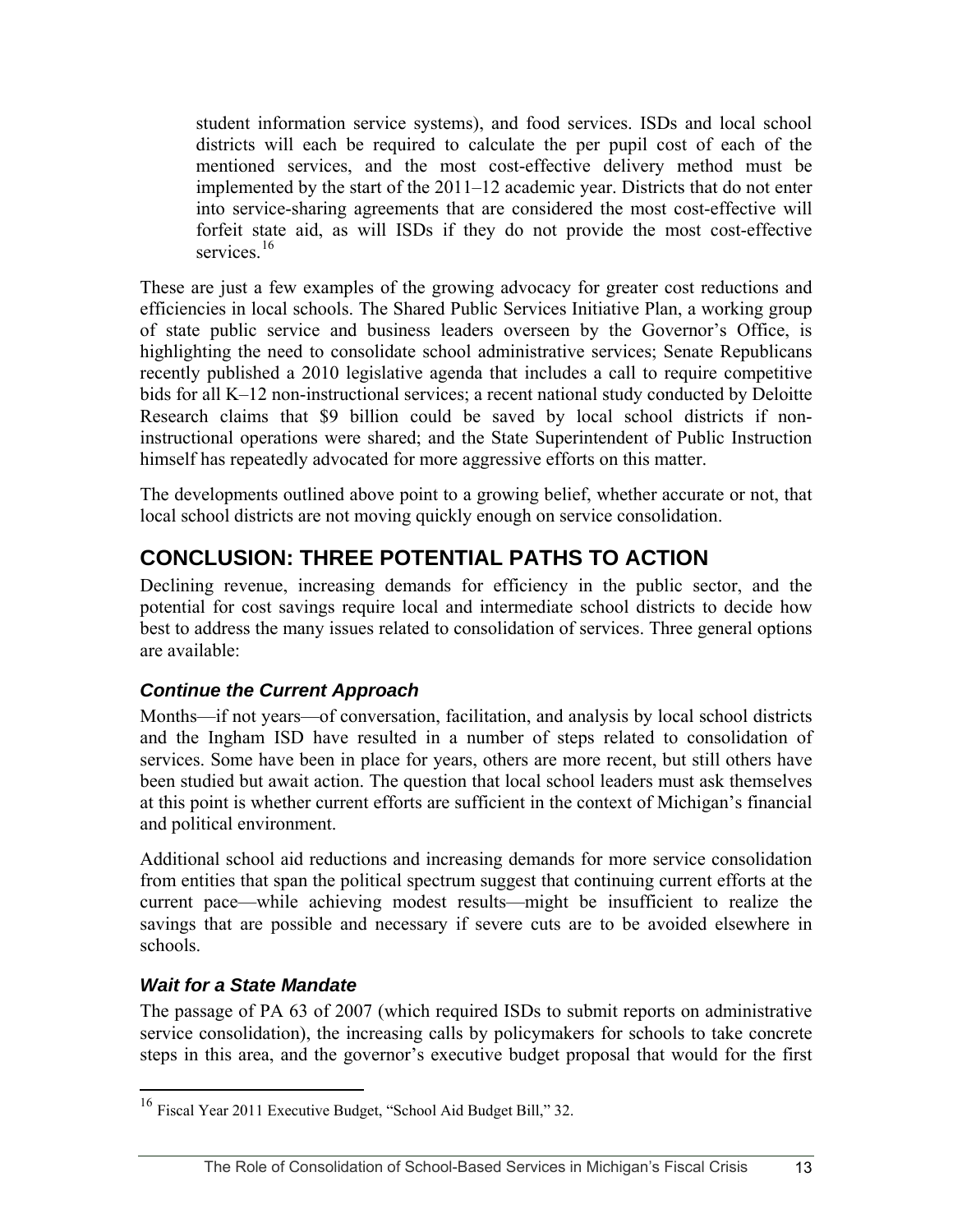<span id="page-17-0"></span>time mandate schools to implement consolidation of service plans no later than 2011–12, give credence to the possibility of a state mandate in the near future. Local school leaders should, as they ponder the real possibility of such a mandate, be concerned that the state's focus will be primarily on cost savings, with little regard for quality of service, local control, or unique local concerns and issues.

#### *Accelerate the Process*

Given the financial and political environment in which school districts must operate, local leaders must accelerate service consolidation efforts. Many challenges to this option exist, such as the desire for local control and identity, the uniqueness of every district, important questions of quality, employee morale, community support, and many others. These challenges both imply and require the active involvement and leadership of local school board members if service consolidation is to be accelerated. Members of local school boards are directly accountable to their local community, and their direct involvement and leadership on this issue is critical to its ultimate success.

Moving more aggressively on service consolidation is a dynamic process that includes leadership, education of many constituencies and stakeholders, and good communication plans and tools sustained over a period of time. There exists no single "silver bullet" that can accomplish this quickly and painlessly. We make the following recommendations for consideration by local school leaders:

- 1. Establish a committee composed of representatives of local schools boards to discuss and consider service consolidation efforts. This committee can take many forms, but its primary purpose is to facilitate discussions by school board members across district lines.
- 2. When key personnel changes occur in local school districts, view these as opportunities to actively explore service consolidation. Personnel and employee issues are factors to be considered when consolidating services and often present significant barriers. Changes that occur voluntarily and in the normal course of business provide unique opportunities to explore service sharing with other districts.
- 3. Increase education efforts with key stakeholders at the local community level. The depth, severity, and long-term nature of the financial challenges faced by local schools must be shared widely in local communities, as well as the role that service consolidation could play in helping to meet those challenges. Not only must education efforts reach beyond the local school board level, local school board members and superintendents must be part of the leadership in conducting these efforts.
- 4. Establish and implement an aggressive communication plan on the benefits and issues related to service consolidation. A comprehensive communication plan sustained over time must be part of any effort to accelerate service consolidation efforts.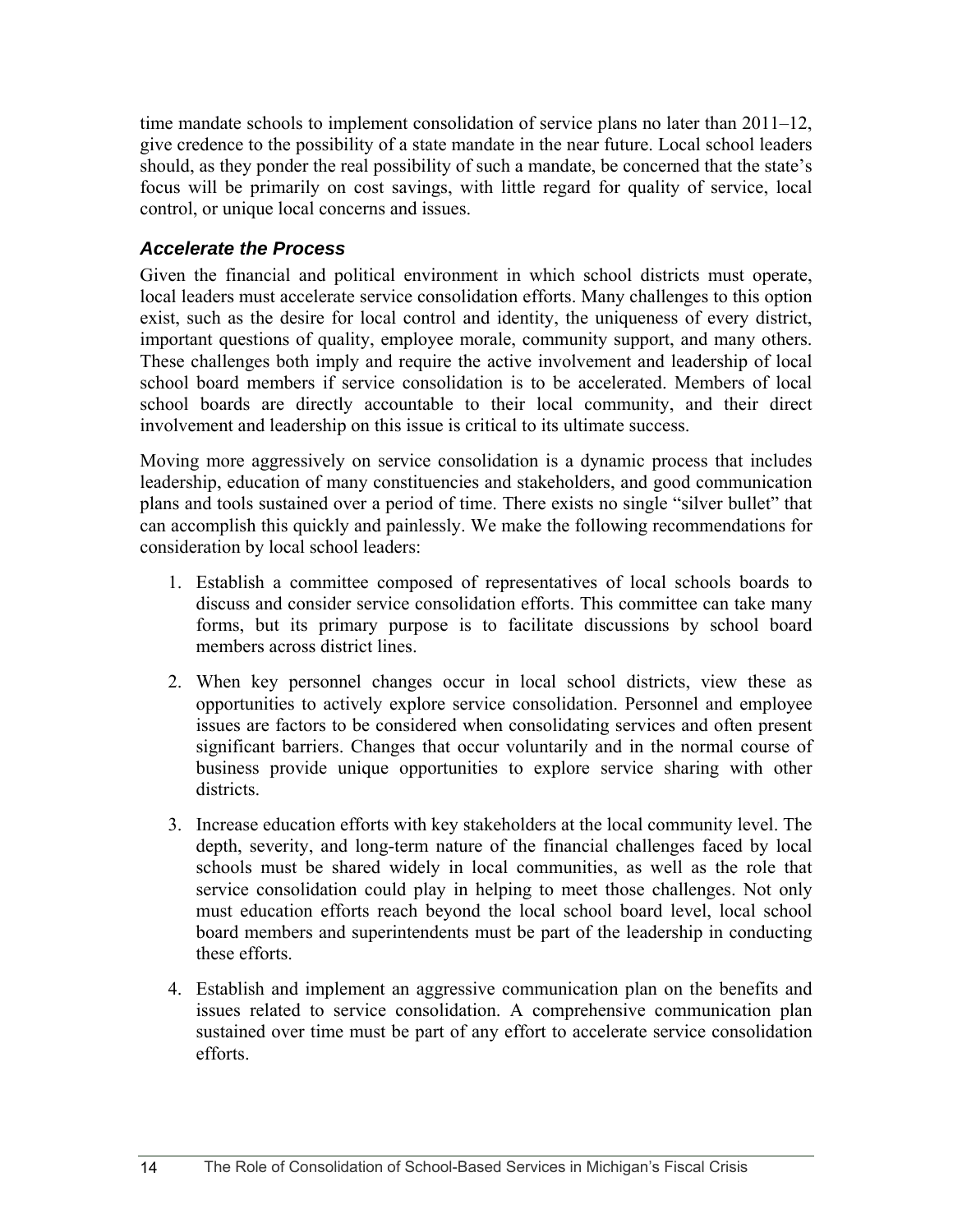A decision to accelerate service consolidation is not without challenges and difficulties. Local education leaders should recognize, however, that the alternatives are not pleasant either. Additional cuts will reach deeper into core education services and any state mandate might inadequately address important issues of quality and unique local factors. Accelerating the process at the local level might have the advantage of helping to shape a state mandate that ultimately cannot be stopped.

Finally, local school leaders should decide a course of action soon, since it is unlikely that political impetus and financial reasons for consolidation of services will dissipate in the future.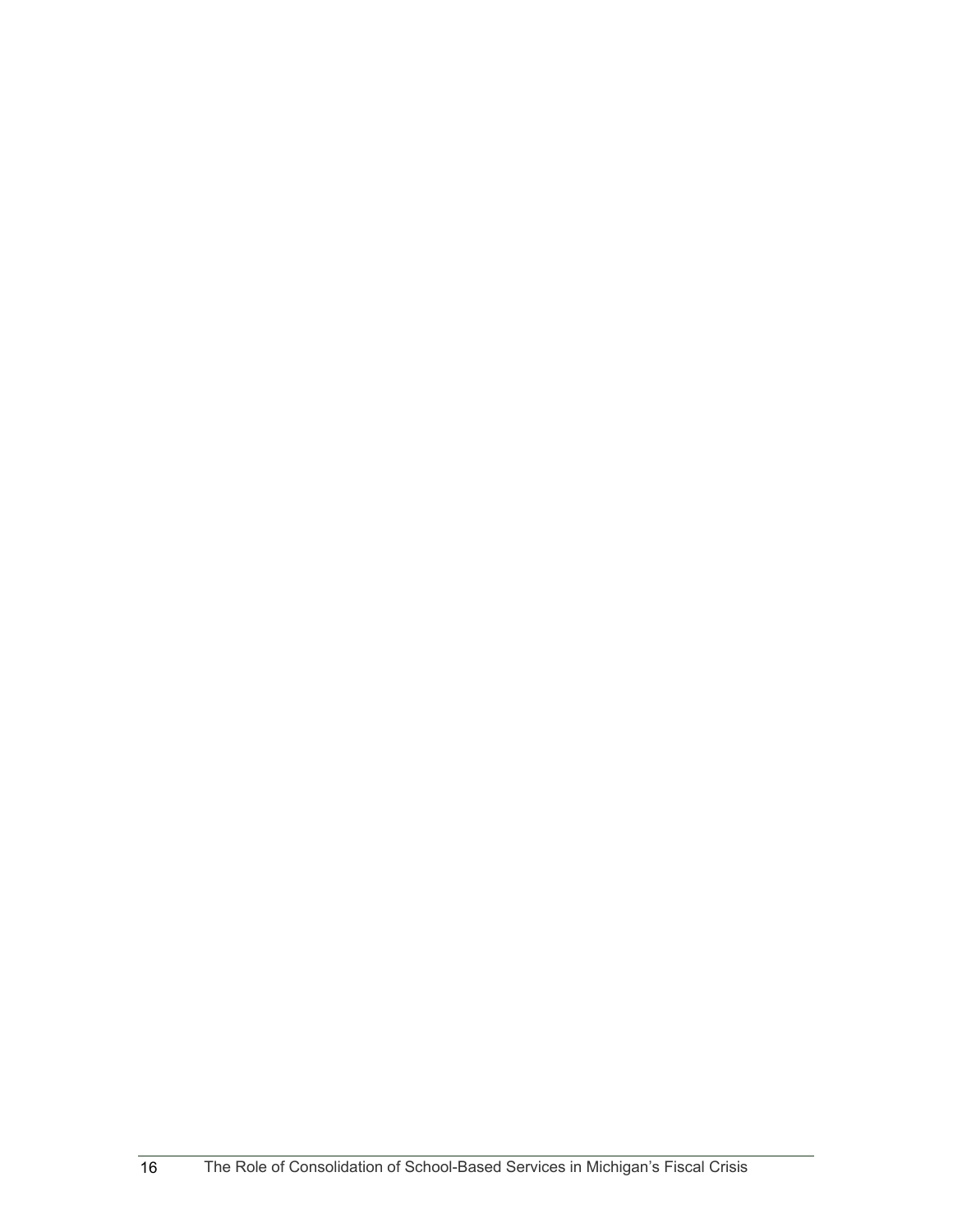<span id="page-20-0"></span>**Appendix A:** Ingham ISD Constituent District Composite Revenue Projection and Potential Cost Savings

Appendix B: Defining the per Pupil Cost outside the Classroom

**Appendix C:** Summary of Ingham ISD Superintendent Interviews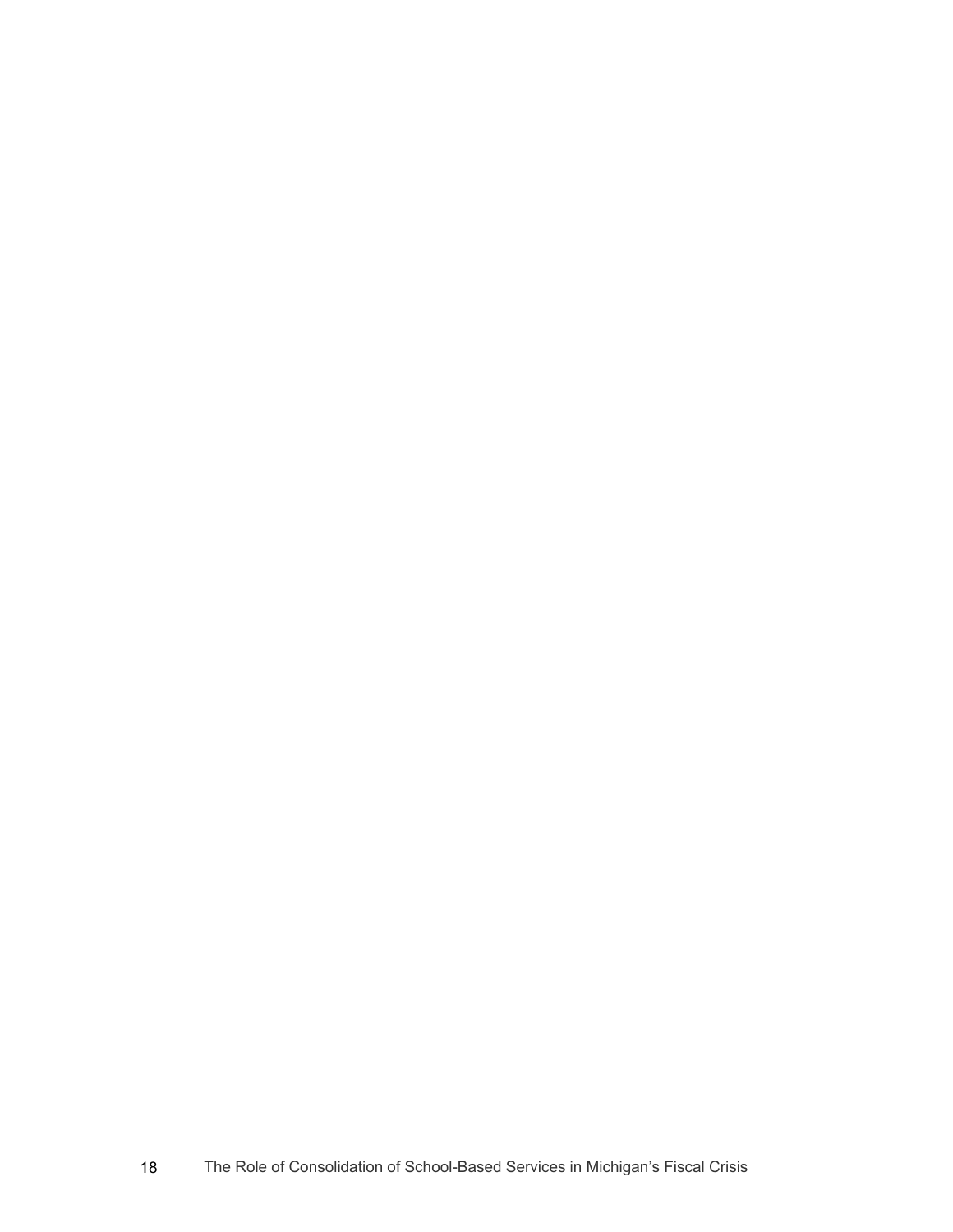## **Appendix A:**  *Ingham ISD Constituent District Composite Revenue Projection and Potential Cost Savings*

This appendix presents calculations that project total growth/decline in General Fund revenues for the public school districts within the Ingham ISD service area, as well as the increase in Michigan Public School Employees Retirement System **(**MPSERS) contribution and potential non-instructional cost savings. All calculations are presented on a per pupil basis unless otherwise noted.

## **SOURCES AND GENERAL NOTES**

- School Aid Fund current fiscal year revenue information and next fiscal year revenue projections were obtained from the Consensus Revenue Agreement, published on January 11, 2010 by the Department of Treasury at http://www.michigan.gov/ documents/treasury/ExecSummary\_Jan2010\_306997\_7.pdf
- Headcounts for FY 2008–2009 and FY 2009–2010 were calculated using audited fall 2008 headcounts from the Center for Educational Performance and Information (CEPI), available online at http://www.michigan.gov/cepi/0,1607,7-113-21423\_ 30451\_30460---,00.html (accessed 2/22/2010), and unaudited fall 2009 headcounts provided by the ISD.
- Total General Fund revenue and federal revenue for each school district was obtained from the Michigan Department of Education's Annual 1014 Bulletins (2005−2008), available online at http://www.michigan.gov/mde/0,1607,7-140-6530\_6605-21514-- ,00.html (accessed 2/22/10).
- All projections consider the usage of \$1,234.1 million dollars in ARRA funds (American Recovery and Reinvestment Act of 2009), with \$600 million distributed in FY 2008–2009, \$450 million distributed in FY 2009–2010, and approximately \$185 million distributed in FY 2010–2011.
- The non-instructional costs for each district were obtained from the Michigan Department of Education's Center for Educational Performance and Information (CEPI) at http://www.michigan.gov/cepi (accessed 2/22/2010).

#### *Explaining Trends and Scenarios*

The model factors each district's fiscal 2009–10 foundation allowance, enrollment trend, and federal aid in calculating the total revenues in each of the three scenarios. Ingham ISD's 12 constituent districts experienced an overall decline in student enrollment between fall 2008 and fall 2009 of -1.94 percent. However, Ingham ISD's constituent districts had an overall increase in federal funding over the past fiscal year of 2.10 percent.

The model starts with the reduction of \$165 per pupil in the foundation allowance during the current year (FY 2009–10). The additional per pupil cuts experienced in East Lansing Public Schools and Waverly Community Schools due to their unique status granted under section 20j of the School Aid Act are also included in the model (districts whose

1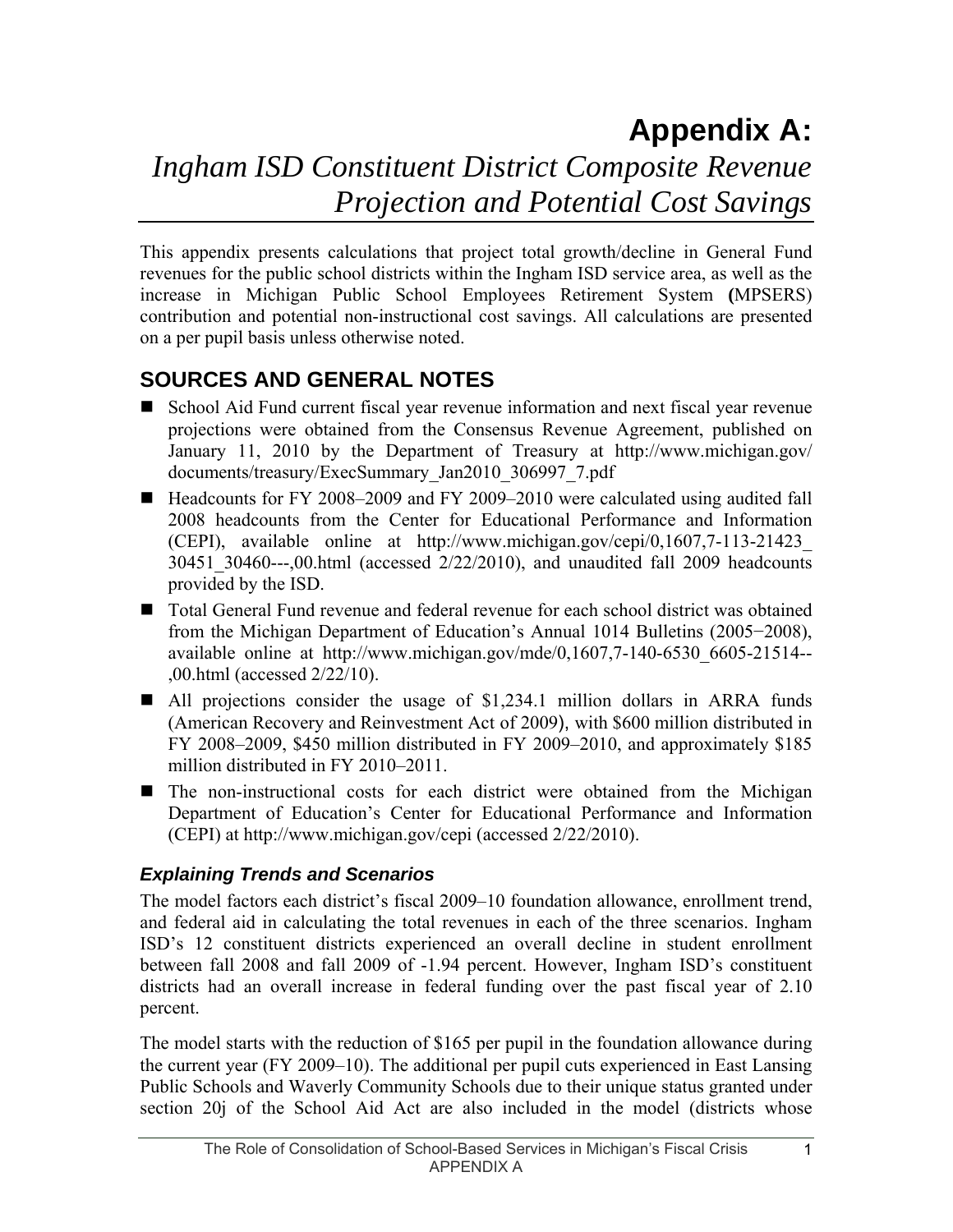<span id="page-23-0"></span>foundation allowance exceeded the maximum allowed at the time Proposal A was enacted, and were originally "held harmless"<sup>[17](#page-23-0)</sup>). The model then makes assumptions about future per pupil funding, enrollment, and federal aid in producing a worse case, better case, and compromised case scenario for each district's revenues in FY 2010–11. These scenarios are summarized in Exhibit A-1.

#### **EXHIBIT A-1**  2010–11 Funding Scenarios

|                                                        | <b>Scenarios</b>                                                |                                                                      |                                                    |  |
|--------------------------------------------------------|-----------------------------------------------------------------|----------------------------------------------------------------------|----------------------------------------------------|--|
| <b>Factors Considered</b>                              | Worse                                                           | <b>Better</b>                                                        | <b>Compromised</b>                                 |  |
| School Aid Fund balance after<br>ARRA funds (millions) | (\$422.0)                                                       | (\$105.5)                                                            | (\$316.5)                                          |  |
| Per pupil cut to foundation<br>allowance               | (\$294)                                                         | (\$74)                                                               | (\$216)                                            |  |
| Enrollment                                             | The greater decline<br>(-3% or the district's<br>current trend) | The smaller decline<br>$(-1.94%$ or the<br>district's current trend) | Current trend of<br>enrollment<br>decline/increase |  |
| Federal aid                                            | 10% decline in federal<br>aid                                   | Similar percent<br>increase as previous<br>year                      | Same total dollar<br>amount as previous<br>year    |  |

SOURCES: Model developed by Public Sector Consultants Inc., 2010, using data from: Michigan Department of Treasury, Consensus Revenue Agreement, January 11, 2010, [http://www.michigan.gov/documents/treasury/ExecSummary](http://www.michigan.gov/documents/treasury/ExecSummary%0B_Jan2010_306997_7.pdf)  [\\_Jan2010\\_306997\\_7.pdf](http://www.michigan.gov/documents/treasury/ExecSummary%0B_Jan2010_306997_7.pdf); Michigan Department of Education, Annual 1014 Bulletins (2005−2008), [http://www.michigan.gov/mde/0,1607,7-140-6530\\_6605-21514--,00.html](http://www.michigan.gov/mde/0,1607,7-140-6530_6605-21514--,00.html); Michigan Department of Education, Center for Education Performance and Information (CEPI), audited fall 2008 headcounts, [http://www.m](http://www.michigan.gov/cepi)ic[h](http://www.michigan.gov/cepi)ig[an.gov/cepi](http://www.michigan.gov/cepi); and unaudited fall 2009 headcounts provided by Ingham ISD.

The most variation in revenue projections is driven by the performance of the School Aid Fund and subsequent foundation allowance. Currently, as estimated by economists during the state's January revenue estimating conference, the school aid fund (SAF) will have a negative balance of \$422 million, including the exhaustion of the remaining federal stimulus funds (AARA), if no expenditure or revenue changes are made. To close the gap, as constitutionally required, per pupil funding would be cut approximately \$255.

**The worse case** assumes a per pupil foundation cut of \$294 per student in FY 2010–2011 based on the assumption that the state will not raise any new revenues to fill the \$422 million shortfall, and that actual revenues are 10 percent lower than currently projected.

**The better case** assumes a per pupil foundation cut of \$74 per student in FY 2010–2011 based on the assumption that the state will raise 75 percent of the projected \$422 million shortfall with new revenues, and the remaining 25 percent budget gap will be mitigated through per pupil cuts.

**The compromised case** assumes a per pupil cut of \$216 per student in FY 2010–2011 based on the assumption that the state will raise 25 percent of the current \$422 million shortfall with new revenues, and the remaining 75 percent budget gap will be passed down through per pupil cuts.

2

 $\overline{a}$ <sup>17</sup> House Fiscal Agency, History of Section 20j Payments ( $2/15/2007$ ).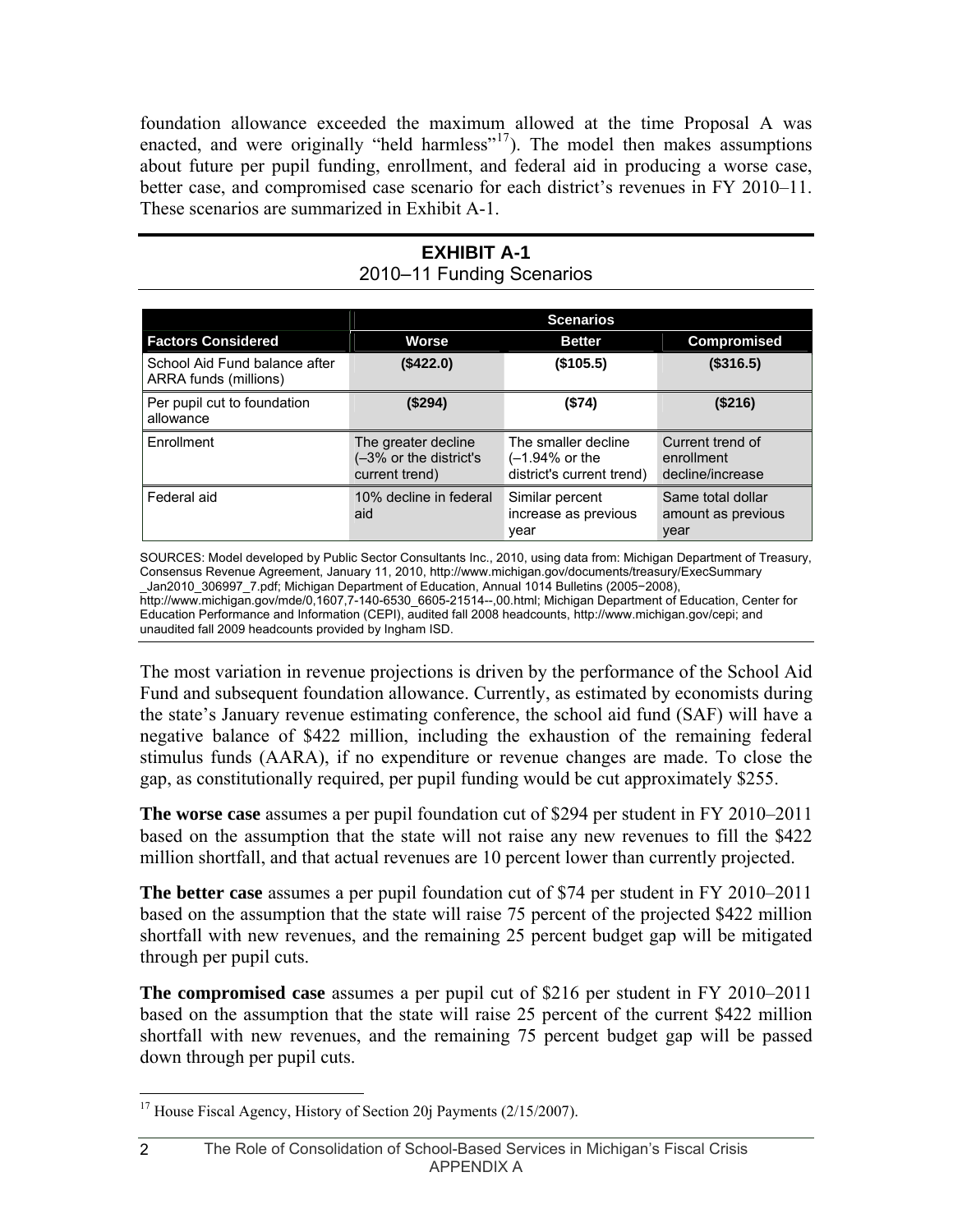## **Composite of Ingham Intermediate School Districts**

*Revenue Report*

#### **FY 2010 –11 Projections<sup>1</sup>**

|                       | Change in<br><b>General Revenue</b> | Per pupil change in<br><b>General Revenue</b> | % Change in<br><b>General Revenue</b> |                                                               |
|-----------------------|-------------------------------------|-----------------------------------------------|---------------------------------------|---------------------------------------------------------------|
| Worse<br>Case         | $-$21,303,981$                      | $-$509$                                       | $-4.76%$                              | Estimated FY 2010-11 increase in                              |
| <b>Better</b><br>Case | $-$ \$8,672,379                     | $-$207$                                       | $-1.94%$                              | <b>Retirement Contribution<sup>2</sup></b><br>\$150 per pupil |
| Compromised<br>Case   | $-$15,205,812$                      | $-$ \$363                                     | $-3.40%$                              |                                                               |

#### **Non-Instructional Expenditures**<sup>3</sup>

| <b>Non-instructional Cost</b> | <b>5% Non-instruction Savings</b> | <b>10% Non-instruction Savings</b> | <b>15% Non-instruction Savings</b> |
|-------------------------------|-----------------------------------|------------------------------------|------------------------------------|
| \$2,175                       | \$109                             | \$217                              | \$326                              |

<sup>1</sup> Per pupil projection is based on a baseline of 2009-10, and includes state per pupil funding reduction and anticipated federal aid combined with enrollment projection.<br>
<sup>2</sup> Michigan's Public School Employees Retiremen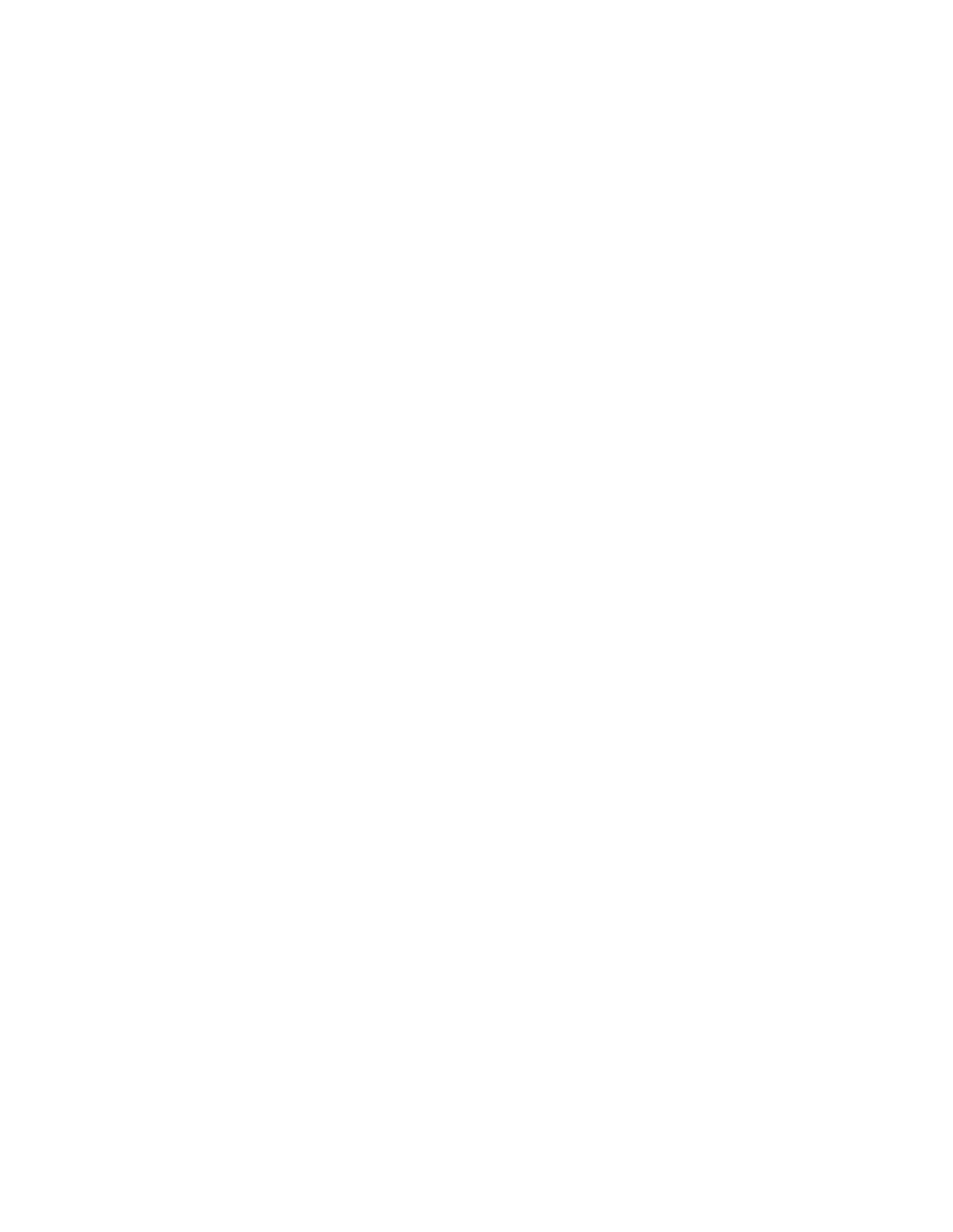# **Appendix B:**

## *Defining the per Pupil Cost outside the Classroom*

The State of Michigan collects financial data annually from school districts across the state and published the information on its Center for Educational Performance and Information website (www.michigan.gov/cepi). School district expenditures are classified as being in one of four basic categories: instructional costs, instructional support costs, non-instructional costs, and other.

- Instructional costs: includes K–12 instruction, pre-school, summer school, special education, compensatory education, career tech education, and adult education
- **Instructional support costs**: includes student services, instructional staff support, and school administration
- **Non-instructional costs:** includes general administration, business office, operation maintenance, transportation, other support
- Other: includes community services, facilities acquisition, and outgoing transfers

#### **Public Act 63 classified the following costs as "non-instructional services:"**

- Pupil transportation for all classes of pupils and all types of programs
- Human resource administration
- $\blacksquare$  Procurement of supplies and other purchasing
- Technology support services, including, but not limited to information technology
- **Professional development**
- Accounting and other financial services
- $\blacksquare$  Legal services
- Food and child nutritional services
- Event management
- **Production printing and graphics**
- Shipping and receiving services
- Any other service described in section  $627$
- Any other non-instructional services identified by the superintendent of public instruction

1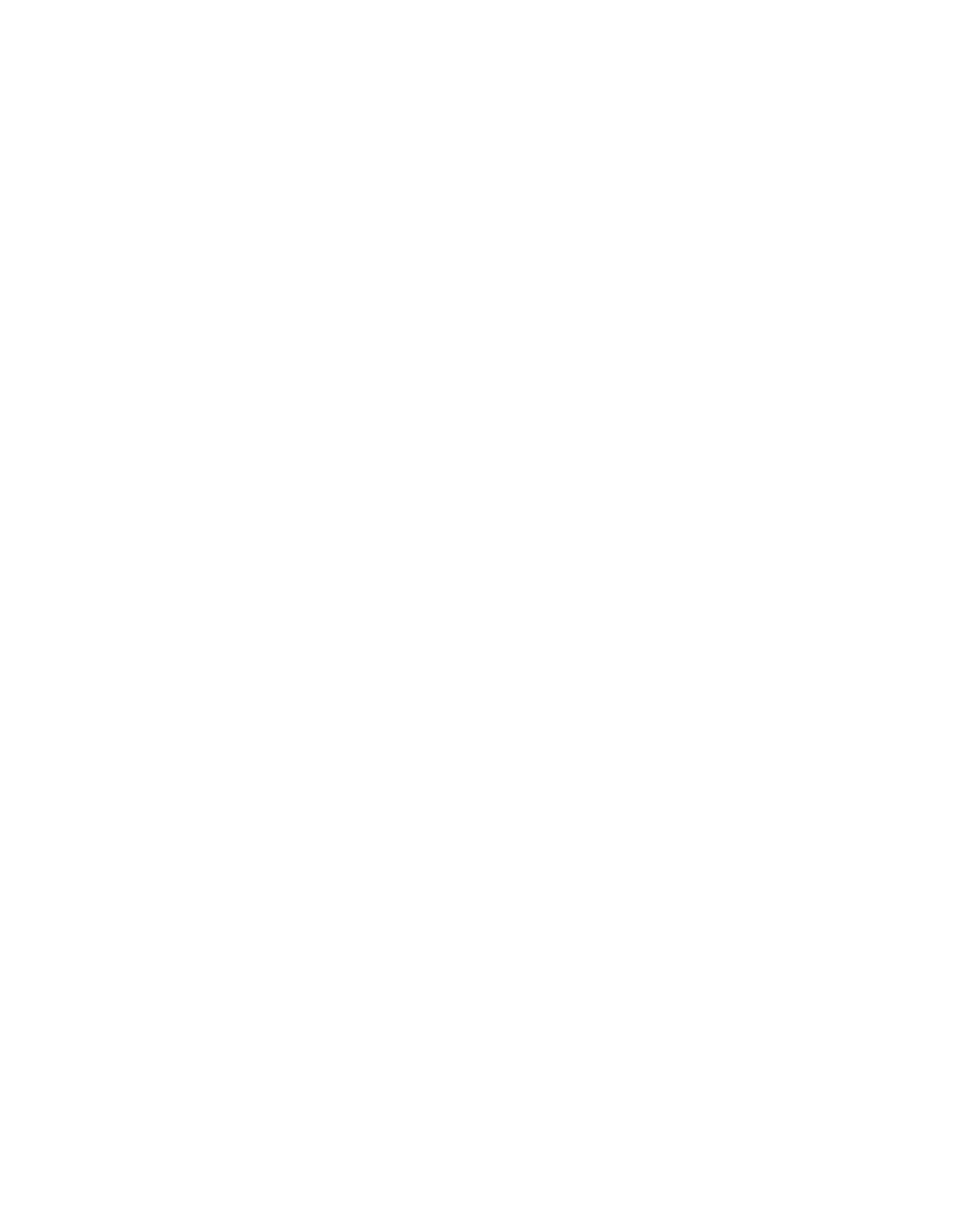## **WHAT SUPERINTENDENTS ARE SAYING ABOUT CONSOLIDATION OF SERVICES**

All superintendents expressed support for consolidation of service efforts and believed the fiscal climate has made consolidation of services a necessity. The respective school boards are more receptive to consolidation of service conversations than in the past, and in many cases, superintendents have engaged board members in the conversation. At the end of the day, local control remains a significant issue for local boards as they seek to represent the interests of community stakeholders, and a state incentive would be the most effective way to get all 12 districts to participate aggressively in consolidated services. In order to maximize economies of scale, most superintendents expressed a preference to have all 12 districts participate; however, superintendents acknowledged the challenge of finding common services for all districts, and did not want full participation to slow individual efforts to consolidate services.

Finally, the ISD has been an effective facilitator of the conversation around consolidation of services. Further, of the districts that currently participate in consolidated services through the ISD or with one another, cost-savings have been realized and the level of quality has not been sacrificed or compromised, according to superintendents. Going forward, superintendents said that a continued focus on maintaining quality should be a central component of consolidation of service efforts.

## **THE CHALLENGE OF CONSOLIDATING SERVICES**

School boards and local residents continue to express reservations about consolidation, as would be anticipated. The general perception that superintendents receive from their residents is that consolidating services often equals privatization, which ultimately means that someone is losing their job. Additionally, superintendents shared that there is a perception among residents that losing local control of a specific service would diminish the quality of that service. Ongoing communication with local boards and residents will be the key to successfully consolidating services, and dispelling some of the misperceptions. Ultimately, while no superintendent necessarily wants a state mandate, they all acknowledge that this might be necessary if service consolidation efforts are to be accelerated.

## **KEY CRITERIA EXPRESSED BY SUPERINTENDENTS**

Going forward, superintendents outlined three interlaced critical areas that must be addressed throughout consolidation of service discussions, and emphasized that any specific consolidation initiatives must consider these issues over the long term.

1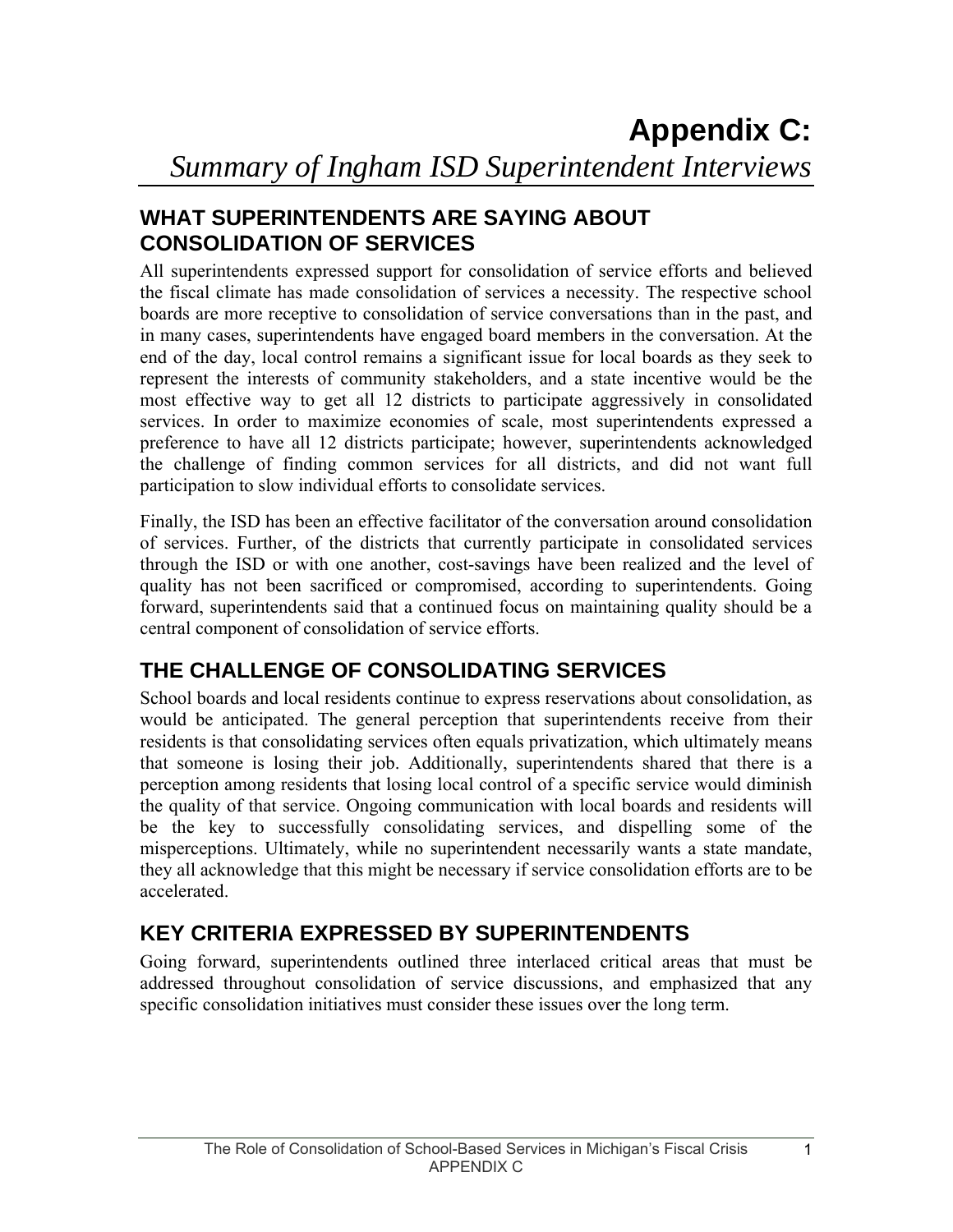- **Maintain quality of the service:** Will the quality of the service provided be equal to that of the current in-house service? Are there opportunities, through consolidation, to have services enhanced even beyond what local districts can currently offer?
- **Strong collaboration, including regular communication, between the district and the service provider**: Can local control be maintained at some level? How much input does the local district have on the design and delivery of the service?
- **Cost-effectiveness**: Does consolidation of services allow local districts to redirect money to the classroom?

### *Specific Services Currently Being Considered*

Superintendents named several specific services that are candidates for consolidation in the immediate term (summer), including business services, food services, IT services, and custodial services. These choices are aligned with the ISD's thinking.

Very few districts expressed an interest in the ISD being directly involved in any academic service consolidation, but there is clearly room for the ISD to be an enhancer of academic activity. For example, smaller districts were interested in sharing curriculum directors, and in some cases, superintendents. Further, data management is an area that some superintendents felt the ISD could enhance. Finally, the RTI work the ISD has recently been engaged in received positive reviews.

A few superintendents expressed concerns about consolidating general education transportation. The barriers to consolidating transportation shared by superintendents include the direct contact involved in busing students, accountability for the safety of the students, and the perception among some that it would not yield a cost savings. In general, superintendents did not think that the quality of transportation would be enhanced through consolidation; however, when asked, there were very positive reviews of the special education transportation services that have been provided through the ISD for several years.

## **ISD AS FACILITATOR AND PROVIDER**

The ISD is best positioned to serve as a non-threatening broker or facilitator of consolidating service, according to superintendents. For the most part, residents and boards would prefer that their district work with the ISD rather than with larger districts, as there is concern around consolidation of services leading to consolidation of districts. However, while most superintendents acknowledged that all districts opting in would maximize the potential savings from consolidating services, the ISD's ideal strategy, according to superintendents, would be to offer specific service plans that districts can opt into.

In general, the districts that currently receive services from the ISD consider those services to be of high quality. In the rare cases where superintendents expressed concern, the leadership of the ISD has quickly reacted by hiring the necessary personnel or reworking the communication strategy. The smaller district superintendents who have direct experience in recent years of using ISD services or sharing services with another district expressed their confidence that ultimately consolidation has led to higher quality services than would have traditionally been provided.